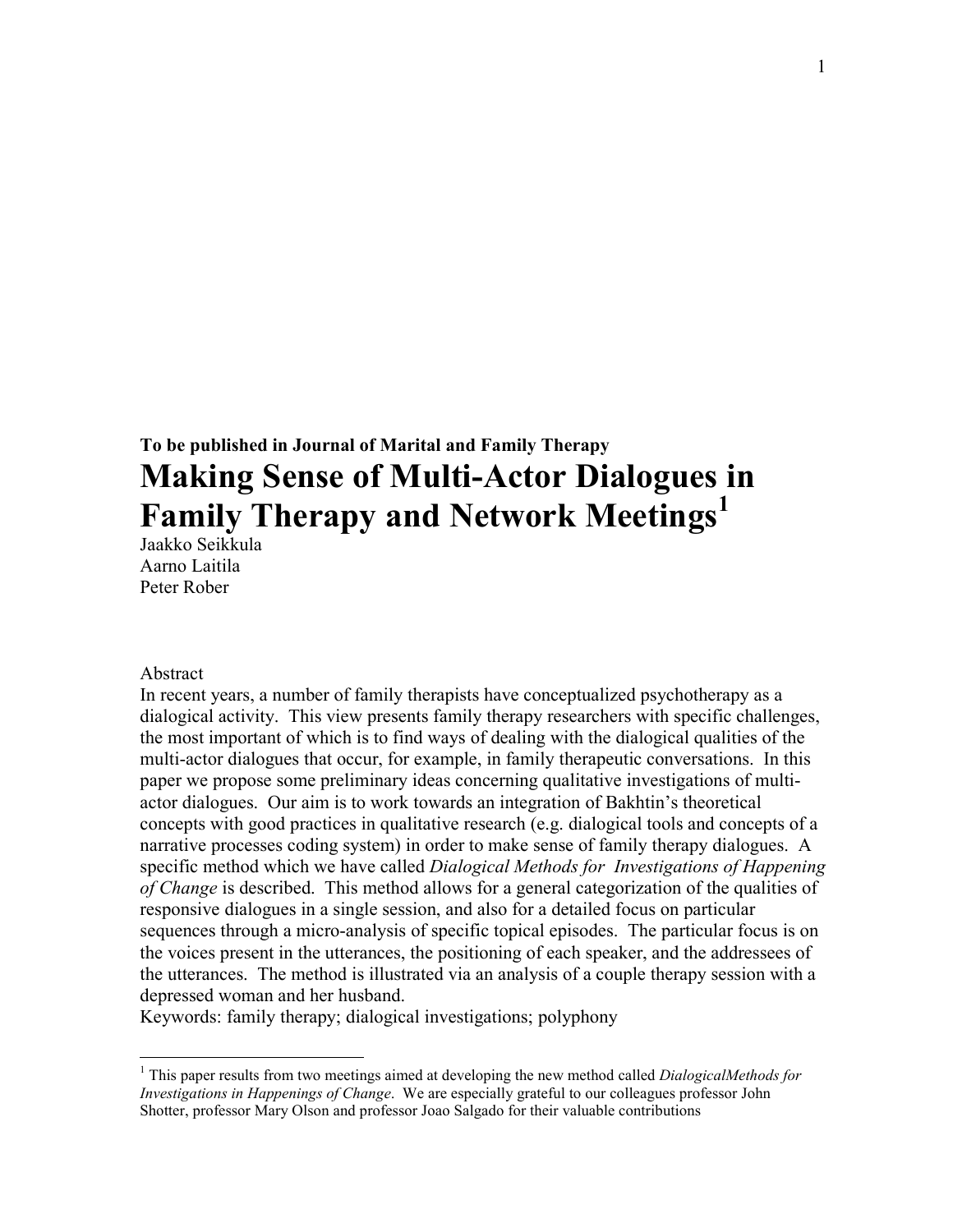Making Sense of Multi-actor Dialogues in Family Therapy and Network Meetings

As family therapists we have conceptualized psychotherapy as a dialogical activity (Seikkula & Arnkil, 2006; Rober, 2005b). Conceiving therapy in this way poses research challenges, the most important of which is to find ways to see the dialogical qualities of therapeutic conversations. Several authors have inspired us in this endeavor, since in recent years a number of research methods have been developed aimed at a deeper understanding of the dialogical qualities of therapeutic conversations (e.g. Leiman, 2004; Stiles et al., 2004; Wortham, 2001; Salgado & Congalves, 2007). These methods have addressed the complex and multilayered nature of dialogue, and introduced the possibility of analyzing the polyphony presented in an individual's utterances. Thus, Stiles (2004) revised the Assimilation model, moving from a schema-formulation to a voicesformulation, seeking to discover how the voices develop in the process of individual psychotherapy. For his part, Leiman (2004) developed a Dialogical Sequence Analysis specifically to examine the polyphonic process in individual psychotherapy. However, these methods all focused on dyadic dialogues, i.e. the dialogue between one therapist and one client. As family therapists we are faced with the need to develop methods for the study of multi-actor dialogues, such as occur in family therapy, network meetings, and group discussions. However, there is no literature on dialogical research on multi-actor meetings, except for the work of Markova et al. (2007), which deals with the dialogical analyses of focus group interviews. The main interest of that research group was on identifying the different voices present in the utterances within focus group dialogues.

In our research on family sessions we have been especially interested in the responses generated in family therapy dialogues, in which different voices are present, both in the outer conversation between the family members, and in the inner speech of each participant in the session. The present paper is our first report on our joint efforts to develop further research methods for the investigation of multi-actor dialogues. While we acknowledge the importance of looking at the inner voices of each participant (Laitila, 2009; Rober, 2005a), in this paper we shall focus on the outer dialogues, and on the responses of each interlocutor in the present moment of the dialogue encounter.

Here we shall first present some conceptual tools that can offer family therapists an interesting perspective on storytelling in family sessions. Secondly we shall provide an overview of our main theoretical concepts, including categories that can be useful for a dialogical analysis of family sessions, namely voice, words/actions, positioning, and addressees. Finally, we shall concentrate on the way we dialogically make sense of multiactor dialogues in family sessions.

## The Dialogical Perspective in the Field of Family Therapy

In recent years, a new perspective has emerged in the family therapy field. This perspective puts the spotlight not on *what* is told, but rather on *how* things are told and responded to in the dialogical process (Rober, Van Eesbeek & Elliott, 2006; Seikkula, 1995. While stories may define who the narrator is, in the telling of the story the relationship between the speaker and the interlocutors emerges (e.g. Andersen, 1995; Anderson & Goolishian, 1988; Hoffman, 1991; White, 1991. Telling stories is seen as a performance in context, implying that stories only exist through the presence of others who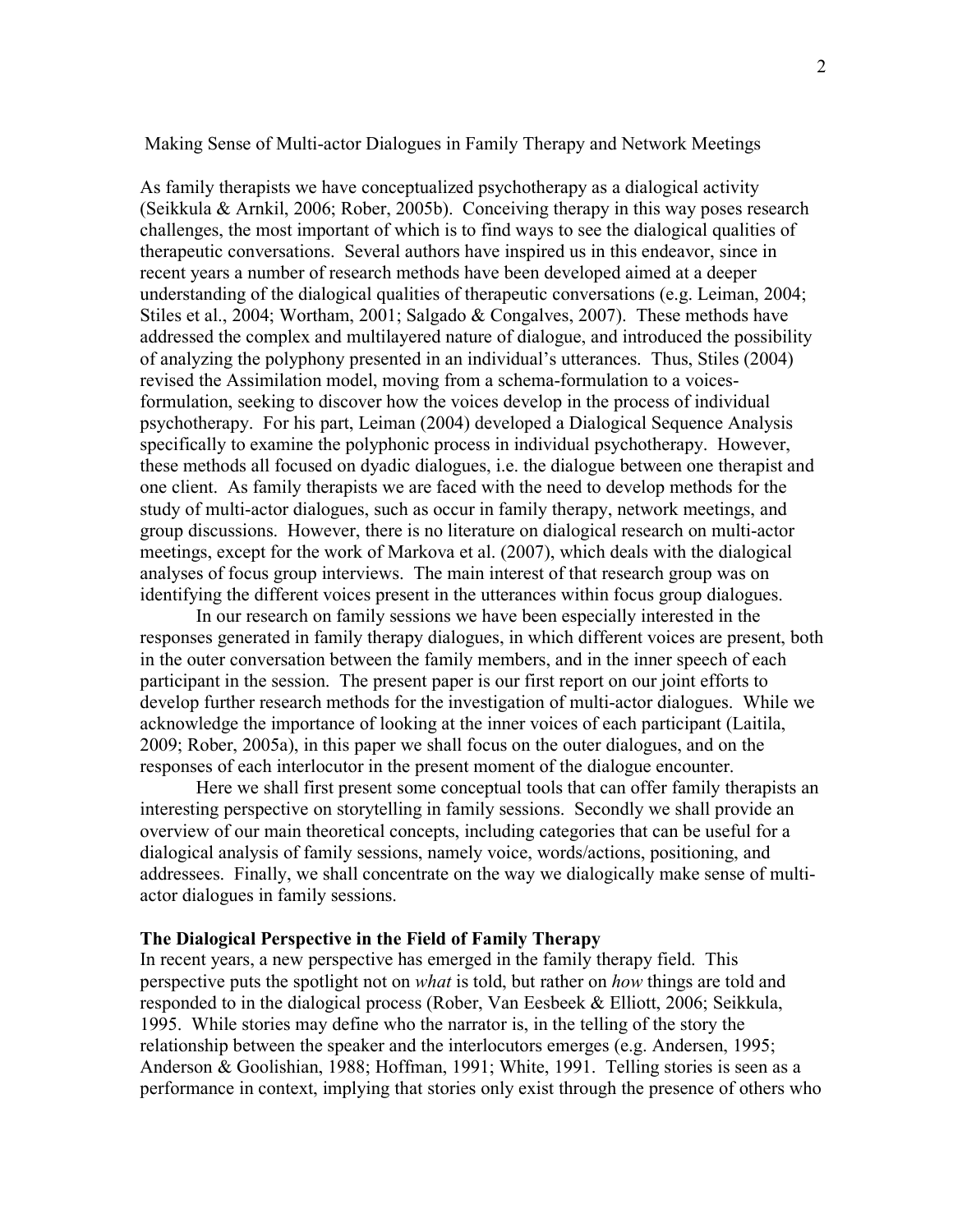listen to the stories. In that sense, storytelling is a dialogical phenomenon (Bakhtin, 1981, 1984, 1986).

While we describe therapeutic conversations as dialogues, we have to keep in mind that they are not ready-made stories or narratives, but rather "broken" stories. Clients are speaking about particularly sensitive and emotional issues, and while some of what the clients say can be understood as narratives about their lives, in many respects their narratives may be incomplete, multivoiced, and contradictory (Gergen, 2009). Clients do not have exact words or phrases to utter their most sensitive experiences and their most pressing concerns. Indeed, it could be argued that it is precisely in this impossibility to express the reason that one may discover the reason for seeking help in therapy: psychological symptoms can be seen as our clients' way of dealing with the absence of expression concerning what moves them. Clients try to convey strong embodied experiences, but the experiences may not be connected to exact words or constitute a coherent narrative.

Viewed from this perspective, psychotherapy can be seen as a process towards finding words for those experiences in one's life that have not yet been given words. In family therapy, in order to search for these words, we include the family members as real living persons who are present in the actual session. Dialogically this is very important since – as was pointed out by Mikhail Bakhtin (1984) – interlocutors are active co-authors of an individual's utterances. Every word said by participants in the actual dialogue becomes part of the tension-filled network of previously said words, alien to the words already uttered. Every new word contributes to an elastic environment of already spoken words on the same subject. In this process the word "cannot fail to become an active participant in social dialogue" (Bakhtin, 1981, p. 276). Everything said or done is a response to what has been said or done before (Bakhtin, 1981).

In family therapy new words/new language develops especially in the answers that family members give to each other in response to the questions, concerns, and worries that are expressed in the session. Moreover, therapists are in specific answering positions, in a situation of responsive responsibility (Steiner, 1989. In dialogue we are part of a joint project for increasing understanding of things related to the specific situation in which help is needed. Understanding is gained in an active process of answering, which is an act of taking responsibility for the other and for the situation. In an open dialogue, "utterances are constructed to answer previous utterances and also to wait for an answer from utterances that follow" (Seikkula, 2002, p.268). Hearing is witnessed in our answering words. A family session can be seen as a forum where stories develop gradually and in unpredictable ways out of the contradiction-ridden and tension-filled interactions of all the interlocutors present (Bakhtin, 1981). Every utterance is implicitly or explicitly evaluated by the others, and their verbal and non-verbal reactions invite new utterances in a complex dialectical dance of differences and similarities (Baxter, 2004).

#### Looking at Voices, Addressees, and Positioning

# Voices

It is difficult to give a precise definition of voices, although there have been various attempts. For instance Stiles et al. (2004) had a cognitive, egological view of voices, when they attempted to operationalize the idea of voices, noting that "Voices are traces and they are activated by new events that are similar or related to the original event" (p. 92). This is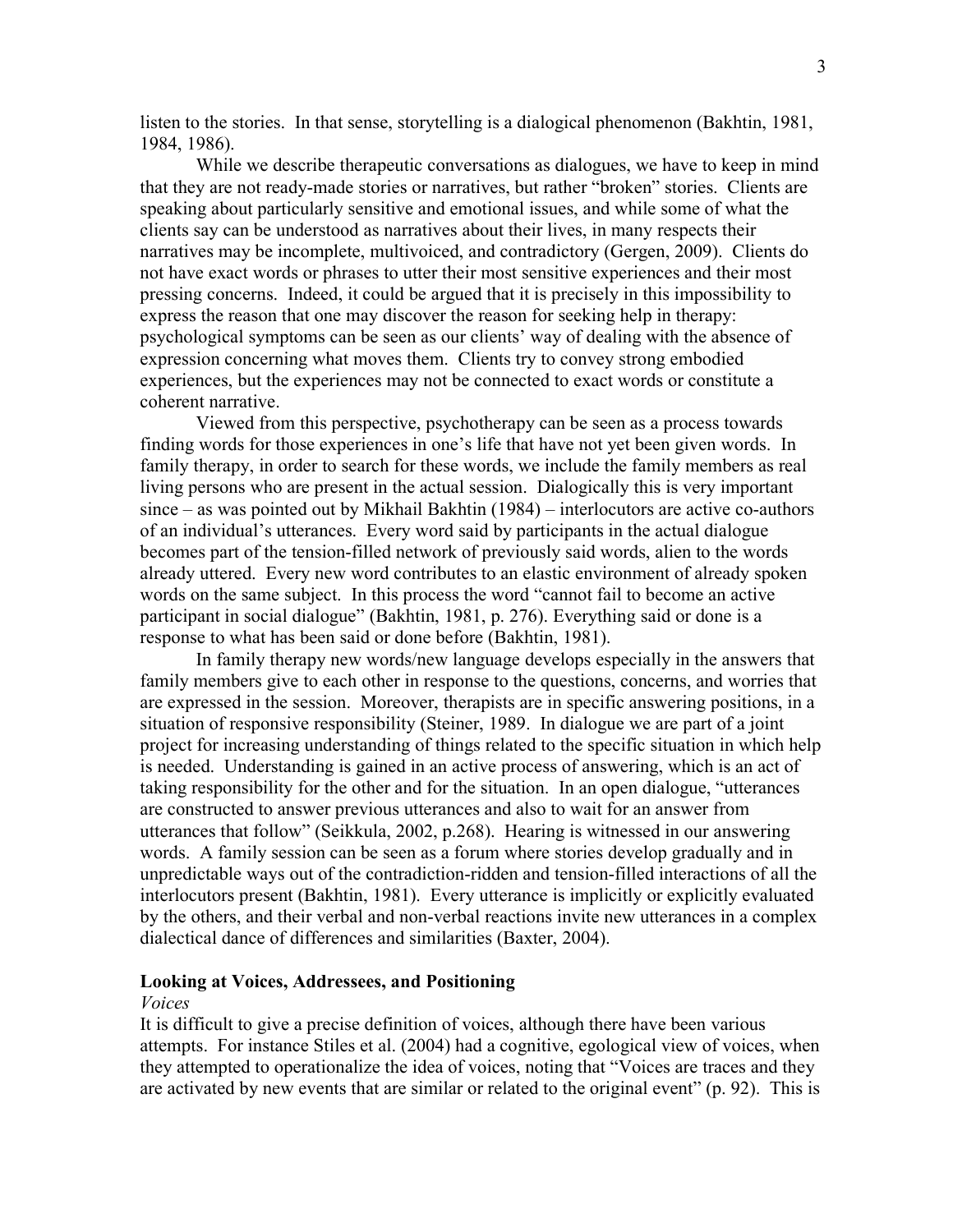a formulation that carries traces of Piagetian constructivism in it, even if it is dialogically formulated. Piaget himself emphasized the active role of the developing child as a learner. This activity is especially recognizable in the processes of assimilation and accommodation. These authors went on to say that all our experiences leave a sign in our body, but only a minimal proportion of these signs ever become formulated into spoken narratives. Although this view is valuable, in adopting a dialogical framework we believe that voices only make sense when viewed within a dialogical process. They are always relationally addressed. Voices are the speaking consciousness (Bakhtin, 1984; Wertsch, 1991) that becomes visible in an interchange. Experiences formulated into words in a dialogical context become the voices of our lives.

Every utterance has an author whose position it expresses (Bakhtin, 1981, 1984). The words I utter can be my very own words, or they may include also the words of other people. In this way I speak in different voices, allowing me to take different positions towards these voices. As Bakhtin notes, small children in school already learn the polyphonic quality of language while reading aloud some given text. Take for instance a conversation within supervision, when a therapist is describing what his client has said and then commenting on that. In this utterance at least two voices are present, i.e. the client's and the therapist's. Likewise, in the family therapy session, the voices the family members call upon while speaking may refer to real persons who are present, but they may also refer to absent persons, or even to fictional or abstract characters. Thus, although one speaker pronounces the words of the story, storytelling involves different voices in a dynamic interaction with each other. That is why, in our dialogical analyses, we focus on voices, not on persons.

The richness of the family therapy conversation becomes evident if we focus on those voices which are not "seen" but which are present in each person's inner dialogues. While the therapist does not have access to the inner voices of the clients, he/she has access to part of the polyphony of his/her own inner voices. As Rober (1999) wrote, these voices can refer to the therapist's professional self, or to his/her personal self. Therapists participate in the dialogue in the voices of their professional expertise, which involves being a doctor, psychologist, having training as a family therapist, and so on. In addition to their professional voices, the therapists participate in the dialogue in their more personal, intimate voices. If a therapist, for instance, has experienced the loss of someone loved or near, the voices of loss and sadness become part of the polyphony, not in the sense that the therapist would speak about the personal or intimate experience of death, but in the way the therapist adapts to the present moment. The therapists' inner voices containing their own personal and intimate experiences become a powerful part of the joint dance of the dialogue (Seikkula, 2008), involving aspects such as how the therapists sit, how they look at the other speakers, how they change their intonation, at which point they break in, and so on. These inner voices, evoked in the session, will not merely be present in the story; they will also become part of the present moment. The inner dialogue between the voices of our lives is not so much a matter of focusing on the meaning of the words uttered, but of sensing the nuances of the present moment. As Vygotsky (1962), referring to the peculiarities of inner speech noted, "the first [of these peculiarities] is the preponderance of the sense of a word over its meaning" (146). What is more important than the firm meaning of the words said is the sense of the words in the actual present moment. Same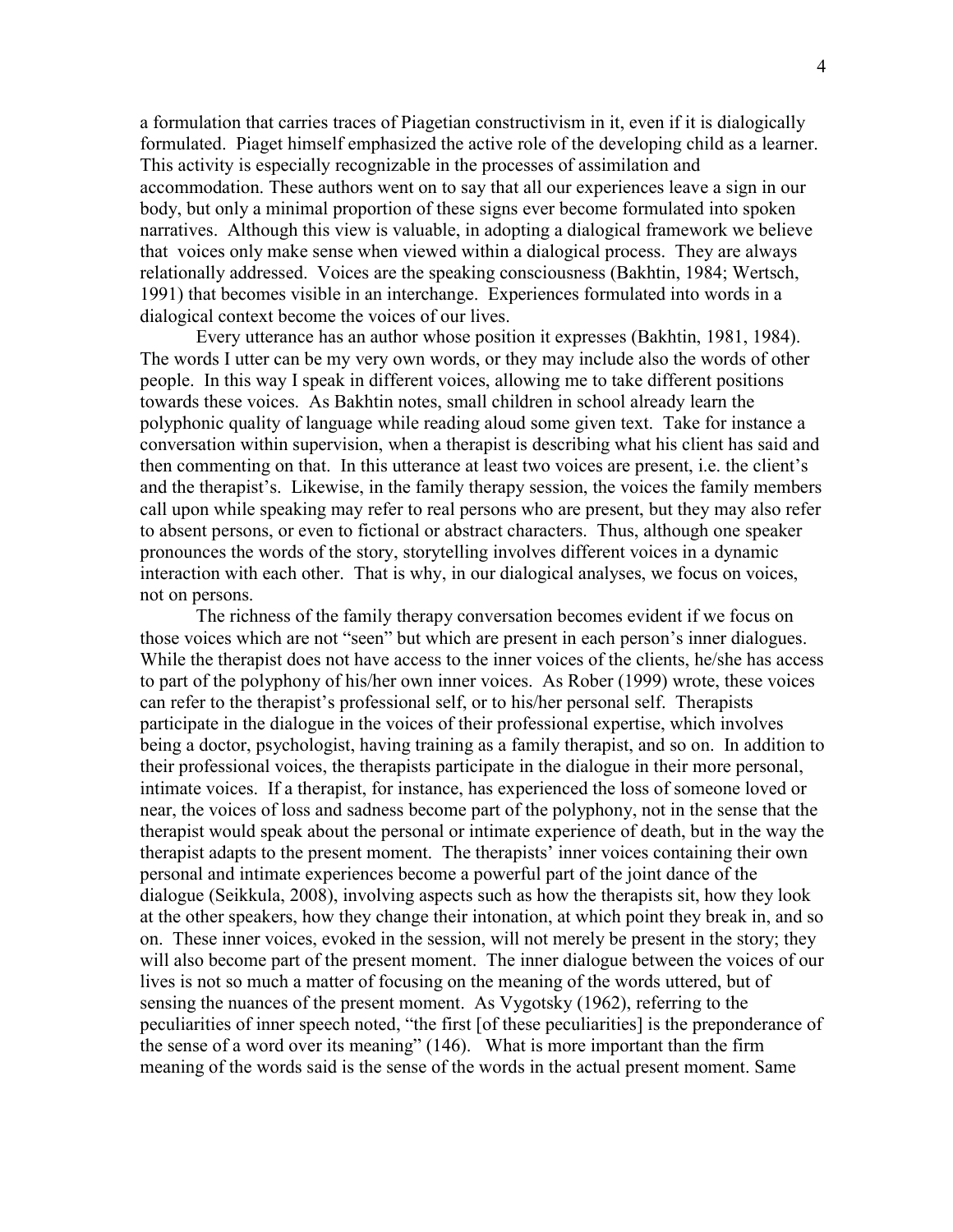words can generate very different type of meanings when used in different conversation although same people being present.

#### Positioning

While the concept of "voice" refers to the question "who is speaking?", the concept of "positioning" refers to the question "from where is the person speaking?" (Hermans, 2004; 2006; Markovà, Linell, Grossen & Orvig, 2007; Rober, 2008). Positioning implies a spatial metaphor, linking a voice with a point of view from which one takes part in the dialogue. Each point of view gives the person a perspective which allows that person to see, hear, and experience. At the same time, such a point of view has inherent limitations: from each point of view some things can be seen, while other things remain out of focus, in the shadows, or out of sight. Dialogue (inner or outer) consists of the meeting of different points of view, within which each voice expresses something from its perspective, activating another voice speaking from another point of view in a continuous play of agreement/disagreement (content), or identification/differentiation (position). Such a play of agreement/disagreement can often be observed in the first words in a speaker's turn. These are often words like "yes," "no," "of course," "exactly," "indeed," or combinations of these words with other words such as "but" or "however": "yes, but…," "no, but…," "indeed, however…" (Rober, 2008).

Wortham (2001) distinguishes between representational positioning (the positions of the subject in the story) and interactional positioning (the speaker, the addressee, and the audience in the storytelling situation). In family therapy, interactional positioning – how the family members position themselves in the present moment of the session – needs careful consideration. It should be kept in mind, however, that positioning is usually not a voluntary act by the speaker aimed at manipulating others in the dialogue. Rather, positioning happens unreflectively, in the process of continuous responses to what is uttered. As therapists, we prefer to think that first come utterances as a response to something previously uttered, with the utterance thus positioning us in the dialogues. In multi-actor dialogue, interactional positioning can be analyzed by looking at who is taking the initiative, both regarding the content and in the process of speaking (Linell, 1998). As family members contrast their perspectives with the positions that they attribute to other interlocutors – as well as with the positions they are invited into by other interlocutors – conflict and disagreement are phenomena that are interesting to observe in family sessions. They refer to the continuous dance of the changing positions in the session, giving the therapists some sense of what is at stake for the family members. However, the therapists are also part of the dialogue. This means that they are also invited to take positions in the family's performance. The task for the family therapist is to remain sensitive to the family's invitations, and to guard his/her mental space to reflect on this positioning: do these invitations open up a space for stories untold? Do they add to the security of the session? Do they leave enough space for other family members to move flexibly in the family performance? (Rober, 2005a).

# Addressees

Every utterance has both an author and the person to whom it is addressed, since every utterance is a response to what has previously been said (Bakhtin, 1986). The utterance may be addressed to someone who is present in the same room. We can state our opinion directly about the issues under scrutiny; we can agree with what was previously said, we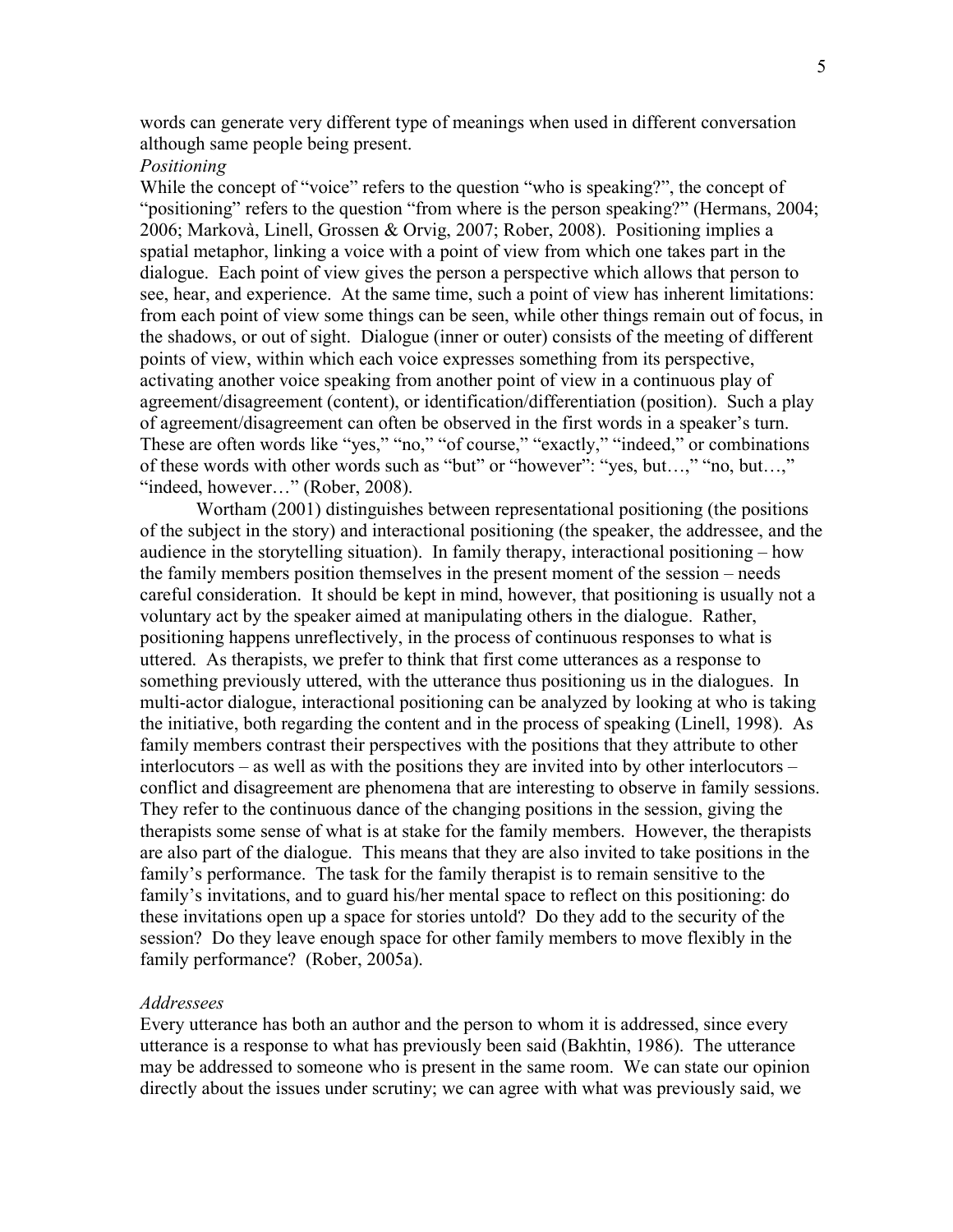can object to it, we can partly agree, adding our own point of view to what has been said, and so on. In multi-actor dialogues we typically speak to one person, but at the same time we are very aware of those others who are present, and our speaking is modified because of their presence. In this sense those others who are present are part of the addressed audience and become part of the utterances. Bakhtin (1986) calls these people the *addressees*. But there is more, since in dialogue, a third party is always present, even if only two persons are speaking to each other. They are speaking in the present moment and – at the same time – they are addressing their words to those who participated in discussion of the same issue in the past. Furthermore, when they are speaking about emotional issues, they may be addressing their words to those nearest to them: their mother, father, or loved one. Bakhtin also speaks of the super-addressee, present when we address our words to some ideology related to our life.

In analyzing dialogues, it is not always easy to recognize the addressees. If the addressee is defined unanimously as a person sitting in the same room, no difficulties emerge. The addressees may be referred to openly, and can thus be defined, or they may be present in the speaker's inner dialogue, affecting his/her intonation, choice of words, body gestures, and many others things – but without being openly recognizable.

Applying all this in the family therapy setting involves our basic assumption that the presence of the therapists in a responsive relationship with their clients can be the basis for positive change in the clients' life. Perhaps more importantly, we find that family members also enter a responsive relationship with each other and in this way become major contributors to this positive change. The specific quality of any kind of family therapy consists of family members becoming embodied real persons who are present in all the dialogues. Hence, everything that is said is colored by the others who are present, and affects everyone, including the therapists.

#### Exploring Response Processes

Responsive dialogical processes have been studied in individual psychotherapy (Stiles et al., 2004; Leiman, 2004; Lysaker & Lysaker, 2004) and these studies have given a new picture of the psychotherapy processes. In their interpretations of their findings, all these authors focus primarily on the inner experiences of the patients, and on how the change in the dialogue with the psychotherapist illustrates the improvement in the process. None of these approaches has actually focused on the dialogue and response between the patient and the therapists, even if the dialogue is supposed to be that which produces new insight and understanding. Thus, Leiman (2004) described the Dialogical Sequence Analysis as a "micro-analytic method to examine the dialogical organization of client and therapist utterances" (p.267). The unique aspect of our work, and our addition to these methods, is that in our approach we focus especially on what therapists actually do in the session, and try to explore the dialogical qualities of conversations in multi-actor therapy sessions.

#### Designing the studies

Before the analysis can be started, the multi-actor session has to be video-recorded and transcribed. Depending on the focus of the study, we transcribe a specific part of the session, or else the complete session. To make a multi-actor perspective possible, the transcript of the therapy conversation is printed in columns, one column for each speaker. Utterances are written in the columns in temporal order. (Table 1). For a successful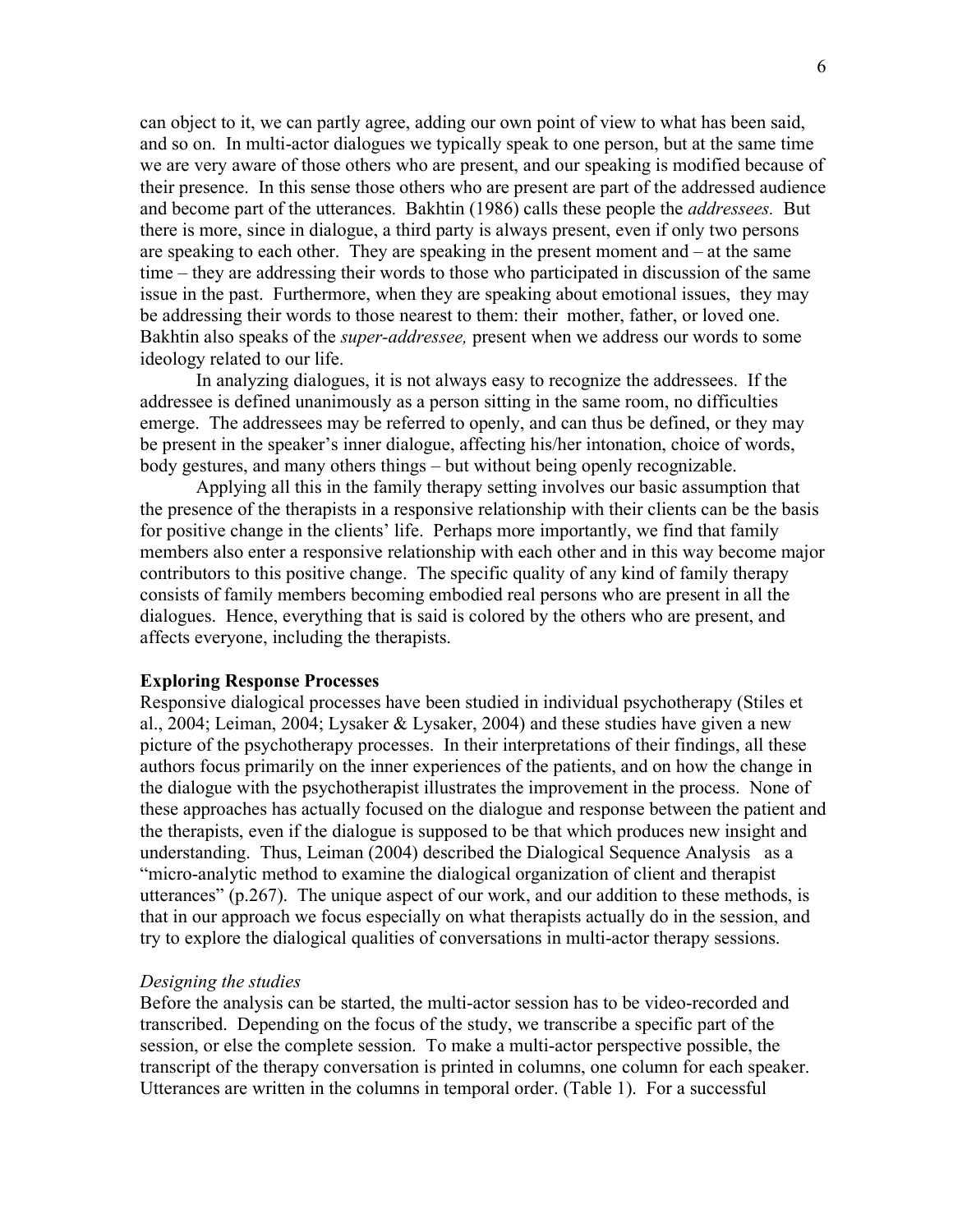exploration, one has to be able to read the text simultaneously with a video or audio recording of the session.

The research process proceeds in steps, as follows:

STEP I: Exploring Topical Episodes in the dialogue

Defining topical episodes means taking them as the main object for analysis (Linell, 1998). Topical episodes are defined in retrospect, after the entire dialogue of one session has been divided into sequences. Episodes are defined by the topic under discussion, and are regarded as a new episode if the topic is changed. The researcher can choose, out of all themes, some specific important topics for further analysis. After dividing the session into topical episodes, within each episode certain variables are identified, as specified below.

STEP II: Exploring the series of responses to the utterances

In each sequence the way of responding is explored. Responses are often constructed within a series of utterances made by each participant in the actual dialogue. Within each topical episode the responses to each utterance are registered, in order to gain a picture of how each interlocutor participates in the creation of the joint experience in the conversation. A three-step process is followed. The meaning of the response becomes visible in the next utterance to the answering words. It can start with whatever utterance is regarded as the initiating utterance (IU). The answer given to this IU is categorized according to the following aspects:

A) The participant who takes the initiative (i.e. who is dominant) in each of the following respects:

- *Quantitative dominance*: this simply refers to who does most of the speaking within a sequence.

- Semantic or topical dominance: this refers to who is introducing new themes or new words at a certain moment in the conversation. This individual shapes most of the content of the discourse.

- Interactional dominance: this refers to the influence of one participant over the communicative actions, initiatives, and responses within the sequence. It is possible that this individual will have more influence on other parties than that exerted by the actual interlocutors (Linell, Gustavsson, & Juvonen, 1988; Linell, 1998). For instance, when a family therapist is inviting a new speaker to comment on what was previously said, he/she can be said to have interactional dominance; however, someone who is very silent also can have interactional dominance, by evoking solicitous responses from others.

Rather than identifying the person who is dominant in the family session, the main focus of our research is on the *shifting patterns* of these three kinds of dominance.

B) What is responded to? The speakers may respond to:

- their experience or emotion while speaking of the thing at this very moment (implicit knowing)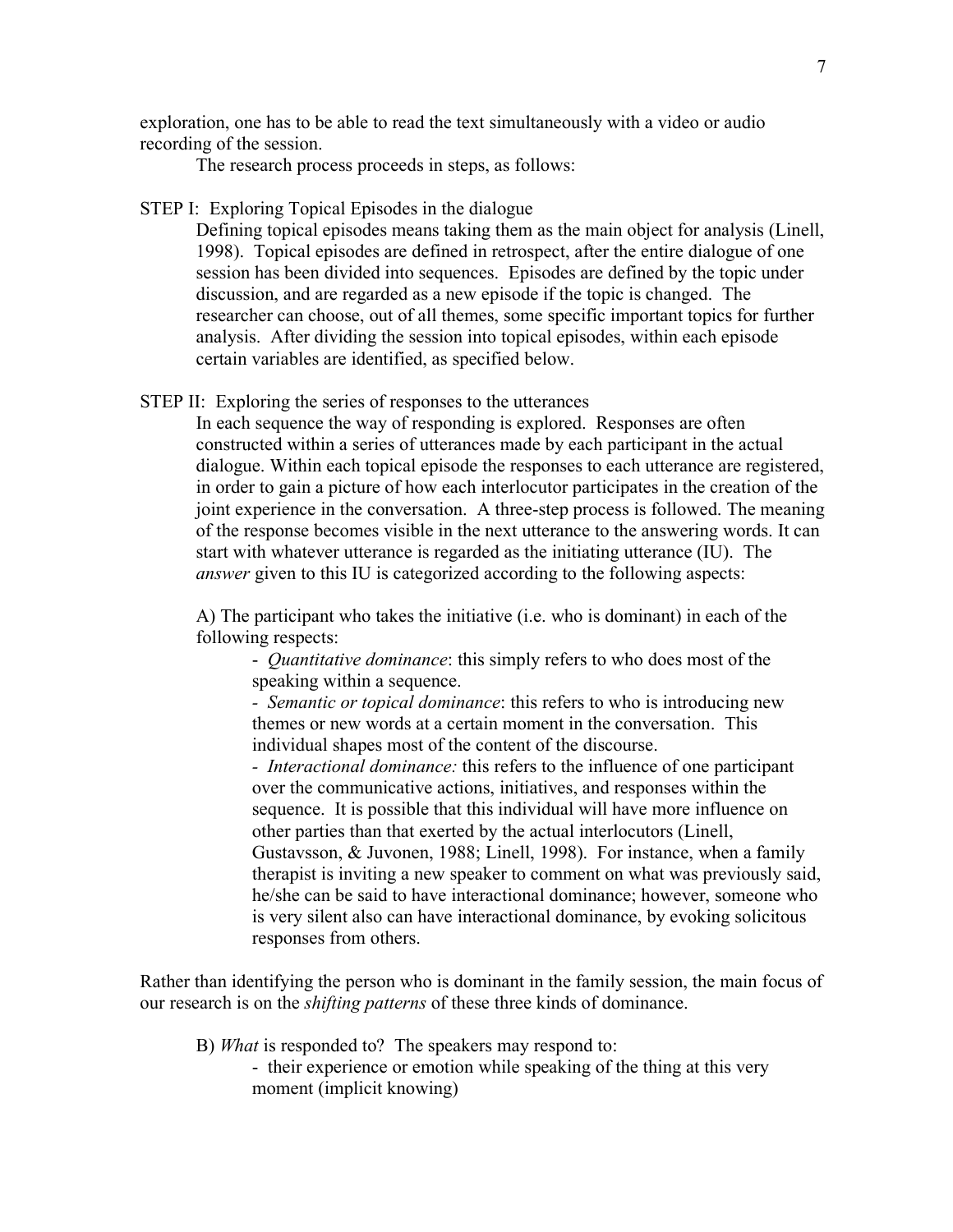- what is said at this very moment
- some previously mentioned topics in the session
- *what* or *how* it was spoken
- external things, outside this session
- other issues. (If so, what?)

These are not mutually-exclusive categories, since in a single utterance many aspects can be presented. The special form of answers in a situation in which the speaker introduces several topics is considered to form one utterance. We look at how the answer helps to open up a space for dialogues in the response to that answer.

C) What is not responded to?

 What voices in the utterance (bearing in mind that a single utterance by a single participant can include many voices) are not included in the response of the next speaker?

D) *How* the utterance is responded to?

Monological dialogue refers to utterances that convey the speaker's own thoughts and ideas without being adapted to the interlocutors. One utterance rejects another one. Questions are presented in a form that presupposes a choice of one alternative. The next speaker answers the question, and in this sense his/her utterance can be regarded as forming a dialogue, but it is a closed dialogue. For instance when the therapist asks for information about how the couple made the contact and the couple answers by giving information about their acts for coming into the therapy session. In dialogical dialogue utterances are constructed to answer previous utterances, and also to wait for an answer from utterances that follow. A new understanding is constructed between the interlocutors (Bakhtin, 1984; Luckman, 1990; Seikkula, 1995). This means that in his/her utterance the speaker includes what was previously said, and ends up with an open form of utterance, making it possible for the next speaker to join in what was said.

E) How the present moment, the implicit knowing of the dialogue, is taken into account. When one looks at videos of dialogues in which there are sequences of responses, one observes body gestures, gazes, and intonation. Often this includes (for example) observing tears or anxiety – aspects not seen when one merely reads the transcript. The present moment becomes visible also in the comments on the present situation, for example comments on the emotions felt concerning the issue under scrutiny.

STEP III: Exploring the processes of narration and the language area This step can be conducted in two alternative ways:

III a) Indicative versus symbolic meaning.

This distinction refers to whether the words used in the dialogue are always being used to refer to some factually existing thing or matter (indicative language), or whether the words are being used in a symbolic sense; in other words, whether they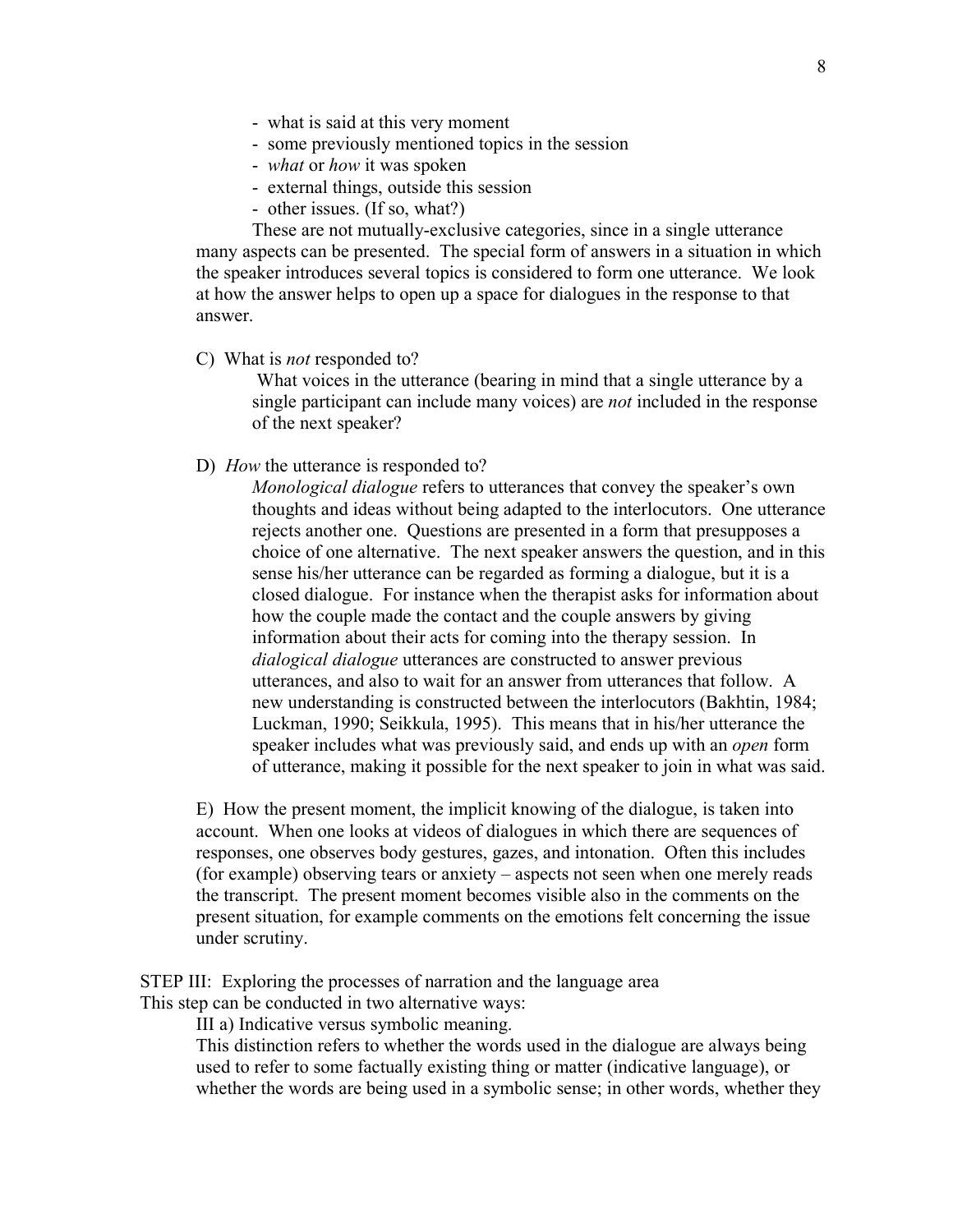are referring to other *words*, rather than to an existing thing or matter (Haarakangas, 1997; Seikkula, 1991; 2002; Wertsch, 1985; Vygostky, 1981). Each utterance is categorized as belonging to one of these two alternatives.

IIII b) Narrative Process Coding System

The preliminary development of this coding system was undertaken by Angus et al. (1998) within individual psychotherapy. Laitila et al. (2001) further developed the system for the family therapy setting. Three types of narrative processes are distinguished. The speaker uses either (1) *external language*, giving a description of things that happened; (2) internal language, describing his/her own experiences in the things he/she describes; or (3) in reflective language, exploring the multiple meanings of things, the emotions involved, and his/her own position in the matter.

After analyzing the responses in the chosen topical episodes, a conclusion is reached concerning how the chosen topic is handled in this specific therapy process.

 One final comment should be made before we illustrate our approach with a case example, namely that we prefer to work with a team of researchers. This is not only because it enhances the credibility of the research, but also because team investigations of multi-actor dialogues seem appropriate when one is considering analysis as a multi-actor process. One possible way is to start the analysis of the transcript with a single researcher. After the preliminary categorization (using the three steps described above) the research team comes together to review the video of the session, and also the transcript. In the course of that meeting, as a check on the trustworthiness of the first author's analysis, the coresearchers review the categorization, focusing more on their points of disagreement than their points of agreement. In dialogue with each other, the different voices enrich the picture of the dialogue in focus.

#### Case: examples of responses

In what follows, a case is presented to illustrate how the method can be used in making sense of different aspects of responding dialogues. We shall first show how we use the concepts introduced above to conduct a global evaluation of the dialogical qualities of the session. We shall then introduce a micro-analytic exploration of the session around this question: How can therapists in dialogue affect the future direction of the conversation? In the micro-analytic investigation the focus is on voices, addressees, and positioning. For this purpose, two short episodes will be reported here.

The case of Arja and Matti is part of the research project Dialogical and Narrative Processes in Couple Therapy for Depression. Arja and her husband Matti were referred to a mental health outpatient clinic by the doctor in the occupational health care because of Arja's depression. In exploring the responses in the dialogue, the first sessions are important in the sense that no dialogue habits have yet been co-created by the therapists and the clients. Two therapists, one male and one female, (each with more than 20 years' experience as family therapists) conducted the therapy. Altogether, Arja's treatment took eleven months and extended over eight family therapy sessions. Arja's depression eased off to such an extent that while at the outset her BDI score was 32, at the 18-month followup it had fallen to 2. The therapy can thus be seen as successful.

The research was conducted by a team of researchers. First of all, students of psychology conducted the Narrative Process coding system as part of their Masters thesis. Thereafter, the first two authors of the present article conducted a dialogical investigation.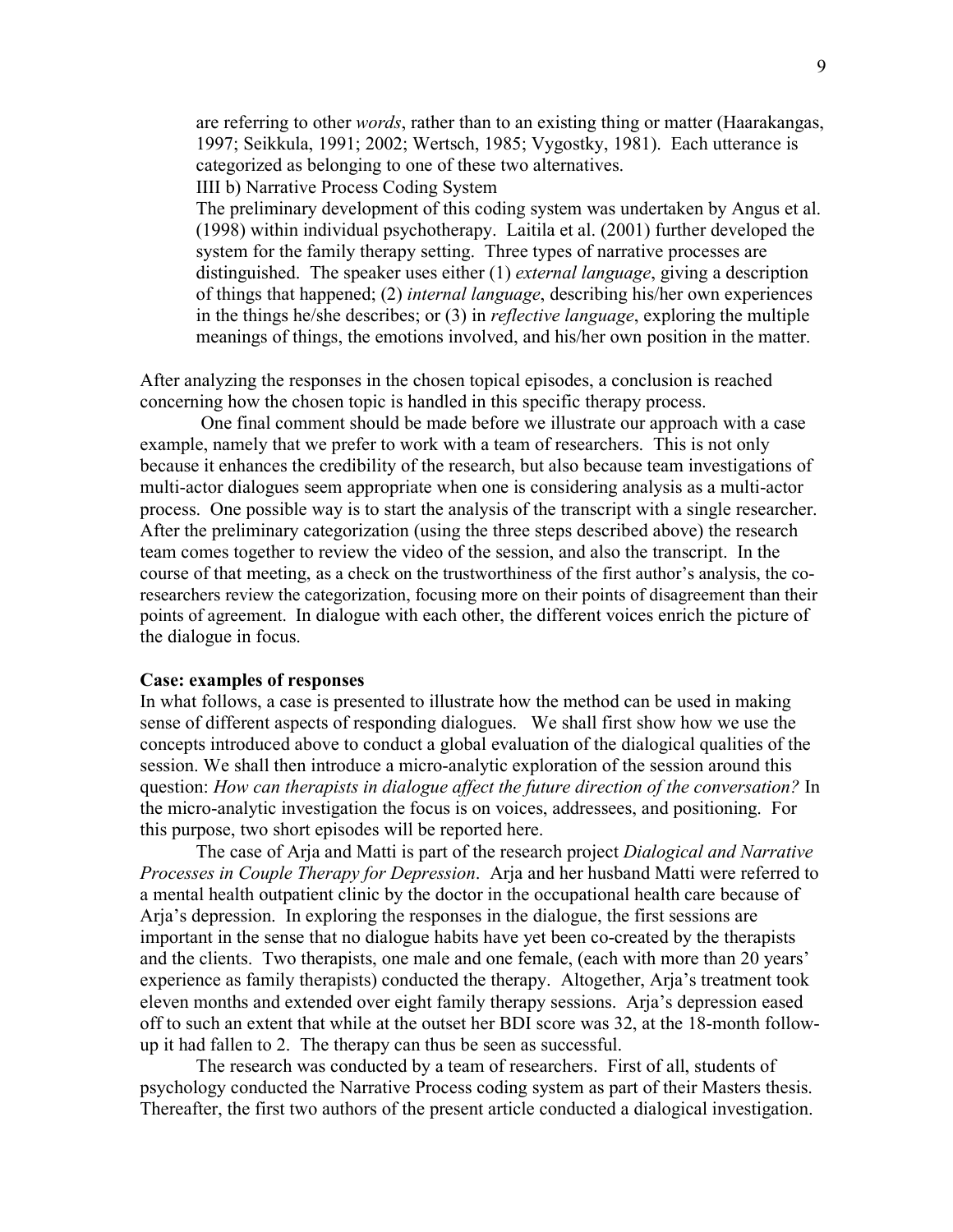The specific analysis of the case was discussed in two seminars with senior researchers from outside our research team. This provided a rich picture in which different aspects of the dialogical process of the session with Arja and Matti were articulated. We shall now focus on the first session of the therapy with Arja and Matti, looking at how the concepts we introduced above can 1) help us to look at the session as a whole, and evaluate its dialogical qualities, and 2) help us to focus on some topical episodes, in order to conduct a microanalytic study of certain aspects of the session that are of interest to researchers.

# Evaluation of the dialogical qualities of the session as a whole.

In the first therapy session with Arja and Matti, altogether 33 topical episodes emerged, out of which 26 had therapeutic quality. In seven episodes the topic involved therapy agreements and other concrete practical issues. Arja had Semantic dominance in 13 sequences, her husband Matti in 4 sequences, and the therapists in 13. Arja had *Interactive* dominance in 12 sequences and her husband in 4 sequences. The variation in dominance seems to suggest that in the session there was enough flexibility in alternating initiatives to allow all parties the possibility of addressing issues they considered important.

The first four episodes consisted of information on the study and treatment context. Episodes 5 and 6 already had some therapeutic quality, but were still informative. In episodes 7 to 9 Arja reported on several health problems. The language area remained indicative and the conversation proceeded in a monological way. In the ninth episode, however, when the spouse Matti talked about his worries concerning his wife, the language changed to symbolic and dialogic. During episodes 10 to 21 Arja often positioned herself as the victim of a heavy workload in her job, and also of misinterpretations by her boss and by the GP to whom she had tried to talk about her health concerns. Matti positioned himself as the one supporting Arja, both in practice and in the storytelling. In the episodes from 22 to 25, on the therapist's initiative, the focus was on Arja's heavy drinking. The emotional tension in the session increased, and the clients started to use symbolic language in a dialogical way. In many ways this episode seemed to be of specific importance for the therapy process. For this reason, this particular episode was selected (together with episode 9 in which Arja's health problems were discussed) for the microanalysis which we shall report on later in this paper.

When we looked at the way they told their story, and at the creation of meaning, it was noted that Arja and Matti described their lives mostly in indicative ways, with symbolic meaning being present in only nine of the sequences. They mostly talked about what happened in their lives in a traditional question/answer format, and only nine of the topical sequences in the session took a dialogical form. The therapists respected the clients' way of being in language, and did not challenge it. In that way they succeeded in promoting an open atmosphere in which it was possible to speak about sensitive issues. The responses were almost entirely given to previously spoken issues, existing within the present moment. There were only a few instances when the therapists wanted to return to themes that had been spoken about previously (each time connected with alcohol use). In the two phases of the session in which they conversed in the symbolic language area, the therapists responded to relational aspects of Arja's and Matti's stories. On three occasions the therapists did not respond to the emotional reactions of Arja, two of these being connected with the theme of Arja's somatic illness.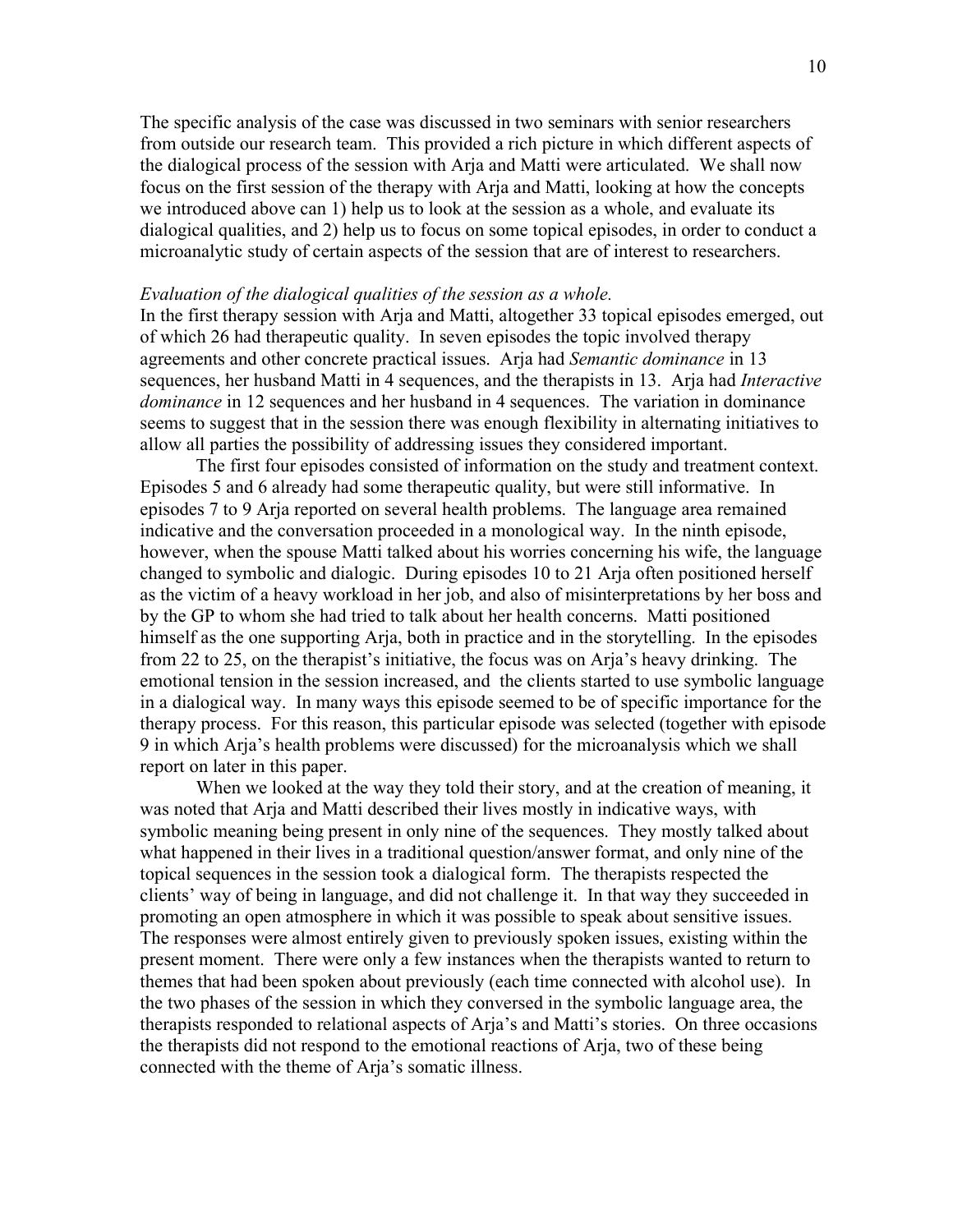As regards the rest of the therapy process, no significant changes took place in the dialogical processes within the session. The topical episodes mainly focused on incidents in the couple's life, with indicative language use. Most of the parts consisted of answering questions. The most remarkable change was in the polyphonic quality of the couple's utterances. For example, in the last session of the therapy (the  $8<sup>th</sup>$  session) they both talked a great deal about what the other one had said, and thus the inner voice of the spouse became evident in their talking. This probably meant that the words were directed to the other spouse, who was present at the same time.

# Microanalysis of two dialogue episodes

We shall now focus on two topical episodes (9 and 22) of the first therapy session, in order to conduct a microanalysis aimed at gaining an understanding of the way the therapist can make room for certain themes to be discussed in the session. These episodes were chosen because both of them illustrate a change in the dialogue, and thus are informative for our purposes. We shall focus in particular on *positioning*, *addressees*, and *voices*.

# /Table 1 here/ see the appendix

In the first sequence Arja described how she felt bad, and T1 joined this in a dialogical way in the symbolic language area. We can assume that she addressed her words to Matti also. Even if she positioned herself as being powerless, after T1 responded to her utterance she found some empowering ideas ("...you can get rid..."). After that, T1 turned to Matti, asking about his concerns in the present situation: "…how would you comment on that or is there something else you would like to add?..." In inviting a new speaker, the therapist was taking interactional dominance. In response, Matti talked about his concerns over Arja's heavy workload. He *positioned himself* as the one supporting Arja and searching for new options in life. He seemed to *address his words* both to the therapists and to Arja. This became evident when Arja continued fluently from this point, with Matti stopping at this point. He explained that he had tried to support Arja, and that he was worried about Arja's alcohol use. He spoke about the new house that they had hired for the summer and about Arja's withdrawal from social contacts. During Matti's speech the second therapist (T2) became more active, as if the male voice was responding to the voice of another male. T2 was here positioning himself as active. He followed Matti's speech, giving short encouraging comments. In the middle of Matti's story he asked, "Was it this summer you got the idea of the summer cottage?" It is interesting that out of Matti's six different topics the therapist selected the summer cottage. Later on, this turned out to be a selection that supported the couple's stories in the frame of the positive resources available. By selecting the topic of the house, the therapist, succeeded in connecting with some of the positive resources of Arja and Matti, instead of focusing on the problem elements in Matti's answer.

In addition, this response can be seen as a choice of positioning. Knowing the narrative background of the therapist, this might be an "intentional" positioning, inviting the clients to speak with empowered voices about their life in connection with some of their resources. The therapist's answer is interesting because at this specific point he used the word "you" in the plural form. In that way he was addressing both Matti and Arja. The therapist's response was initiated by Matti's relating of what has happened, but it was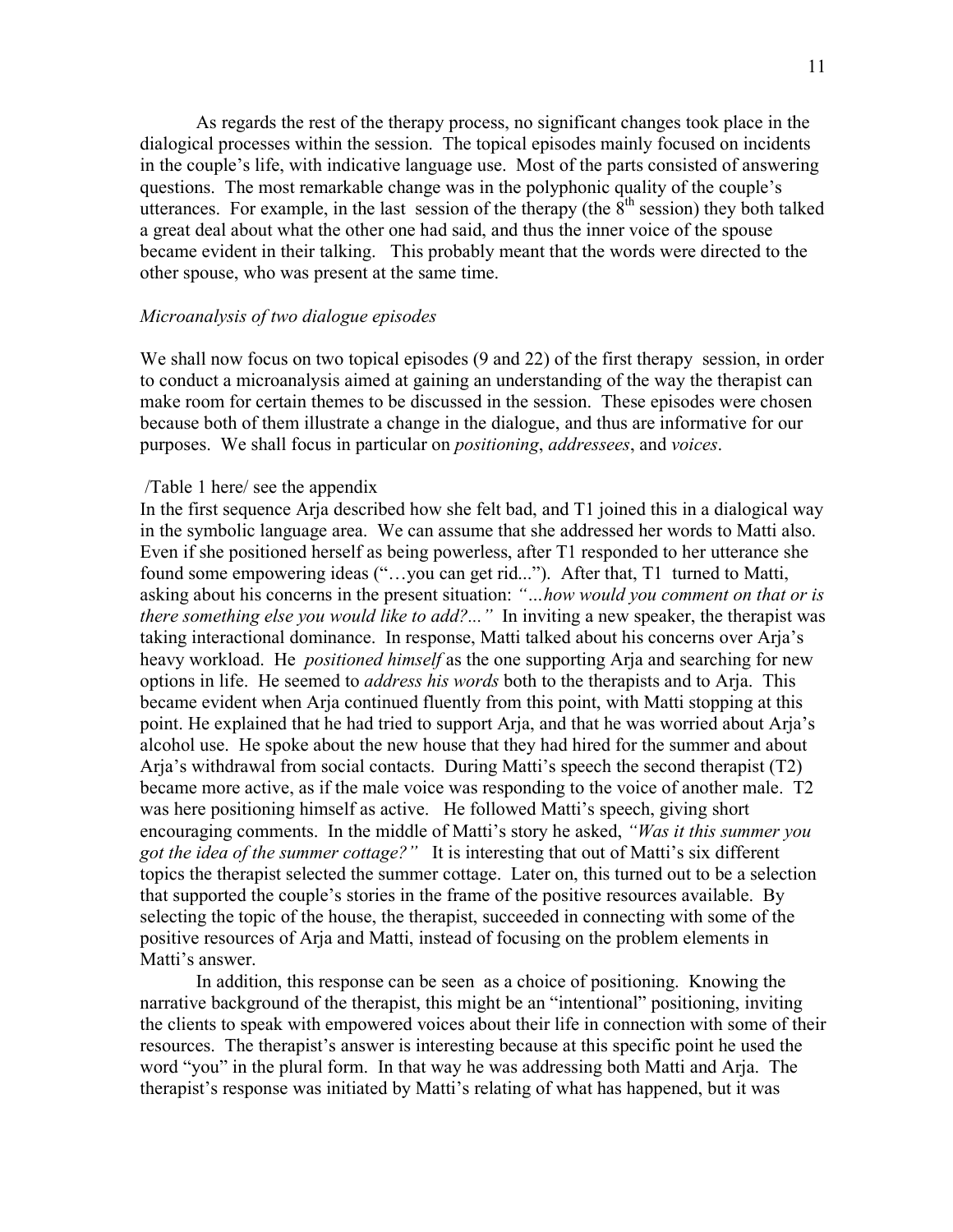directed to both of the spouses simultaneously, and thus both of them remained agents in the story.

The voices emerging most often in the session were those of Arja and Matti talking about each other. Arja recounted many details about her fellow employees, about her boss with whom she repeatedly had difficulties, and about the doctors and nurses in the occupational health care system. A specific voice entered when Arja and Matti talked about their wish for a child. Arja said, with a touch of sarcasm, that it was good that they did not have a baby, since the baby did not need to suffer from Arja's misery. Although these words were addressed to the therapist, the baby can also be seen as an addressee, someone to whom the words were directed. Other outside addressees were not recognized in the topical episodes.

 The second episode we wish to focus on here is episode 22, in which Arja's drinking is discussed, and in which more emotions emerge.

/Table 2 about here/ see the appendix

In this episode T1 asked the clients about the use of alcohol. The therapists seemed to have the idea that Arja wanted to stop drinking, and that she had already decided to quit. However, it appeared that this was not the case. The therapist responded to this surprising information by accepting Arja's comment and starting to explore the significance of alcohol use. In answering the therapist's questions Arja reacted very emotionally, which however was not responded to by the therapists. As in the 9th sequence, they seemed to prefer to focus more on everyday aspects of becoming bored.

In Arja's emotional utterance *many voices* seem to be present, even if they were not directly clarified. Her husband Matti was both one voice and *her addressee*, which became visible when she slightly smoothed his hand. Some voices of her life, related to her need to dull her emotions through alcohol use, became visible, even if they were not defined precisely. Arja positioned herself as powerless concerning the issue of drinking (representational positioning), but at the same time she demonstrated that she was an agent in relation to the therapist by disagreeing with T1's suggestions (interactional positioning). One can speculate about what would have happened if the therapist had focused on Arja's emotional reaction (her crying) and encouraged her to speak more about her experience at the present moment. Would that have made it possible for these experiences to be voiced, and for these voices to be heard by the therapists, Matti, and herself? One possible voice seemed to speak of the loss of children, which Arja mentioned in her next utterance. The never-born baby became one voice in her utterance.

In addition, the therapists' *professional voices* can be observed in this transcript. The choice of responding to the renting of the house perhaps illustrates the therapists' specific family therapy orientation. They seemed to be working from systemic premises, enriched by a narrative orientation. Here, also, may be the explanation of the therapists' choice not to respond to the emotional reaction of Arja, but rather to emphasize the positive experience in Matti's utterance. As the narrative therapist Michael White (1991) has noted, in dealing with difficult and traumatic issues it is important to first construct a frame of the client as a competent individual, in order to guarantee resources for dealing with experiences in which the client has not been so competent.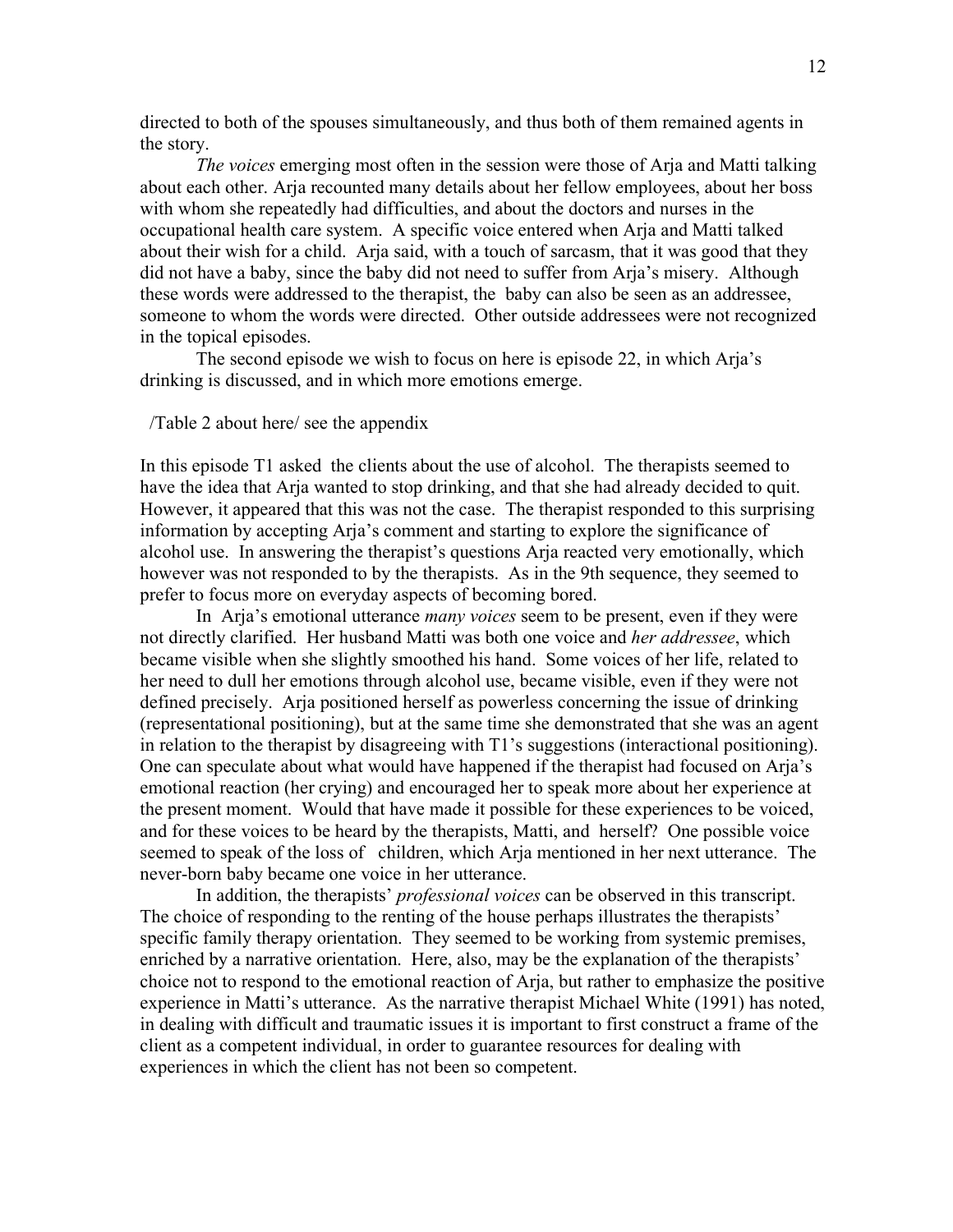As we mentioned earlier, in our analyses we only focus on how therapists, through their answers, guide the dialogue process. In the sequence focused on here, the therapist's choice of talking about the house meant that other choices were left out. This kind of point is always crucial in a therapy session. If the therapists had had a dialogical orientation instead of a narrative one, their answer might have been different and more focused on Arja's emotional reaction (e.g. Seikkula, 2008). This would have led to a different type of dialogue after the comment, compared to the dialogue that actually occurred.

#### What can we learn about the case using this method?

In the course of the general categorizing of the responses, some illustrative elements of this therapeutic process became evident. The couple wanted to talk at length about emotionally loaded experiences concerning their work, their friends, and stressful aspects of their intimate relations – such as not jet having a child. They did this mostly using indicative language, reporting how things had happened and how they had reacted.

From one specific session we selected two decisive episodes for microanalysis. In these episodes symbolic meanings emerged. From a more detailed description using the Narrative Process Coding System, it was possible to observe shifts between the internal and reflective mode in the couple's stories. The therapists acted in a dialogical way, with their main aim being to follow the stories of the clients and thus focus on responding to their utterances. Mostly they managed to do this in such a way that the clients could go on in their experiences and find new words for those parts of their stories that did not have any exact narrative form. In their "fine tuning," the therapists acted according to their systemic and narrative ideas on family therapy. They chose to answer those parts of the utterances that consisted of descriptions of actions and happenings. On the other hand, they chose not to respond to embodied implicit utterances, such as emotions that became evident in crying. After the first session the therapeutic process continued following the same main lines. In the clients' stories more voices emerged, which can be seen as a sign of having more inner dialogues concerning all the issues in their life. This seemed to be associated with an easing of the depressive mood, and with a diminishing of the need for further therapy.

In this investigation we can easily see the elements of the family therapy that may explain why the process was successful. As is known, the relationship between therapists and clients is one of the most important elements for positive change. In the present case, the foundations for good listening and empathetic relations were present from the very start of the first sessions. The clients could use their familiar language and take initiatives regarding both the content of the stories and the way it was spoken about. They could freely correct the therapists' suggestions or pre-understanding, and thus affect the therapeutic process. The most profound issues in their critical situation were put into words from the very beginning, and they thus received more agency within the experiences they underwent.

For family therapists the method introduces interesting possibilities for looking at our personal ways of participating in therapeutic dialogues. While becoming aware of how we take the initiative to the form of the dialogue (interactional dominance) we may find new resources for inviting more speakers in specific subject. While looking at the response categories we may develop our dialogical sensitivity for multiplicity of forms of answers instead of repeating the same manner which may hinder new perspectives to be opened in emotional subject. We may find, for instance, that it is our answer that actually may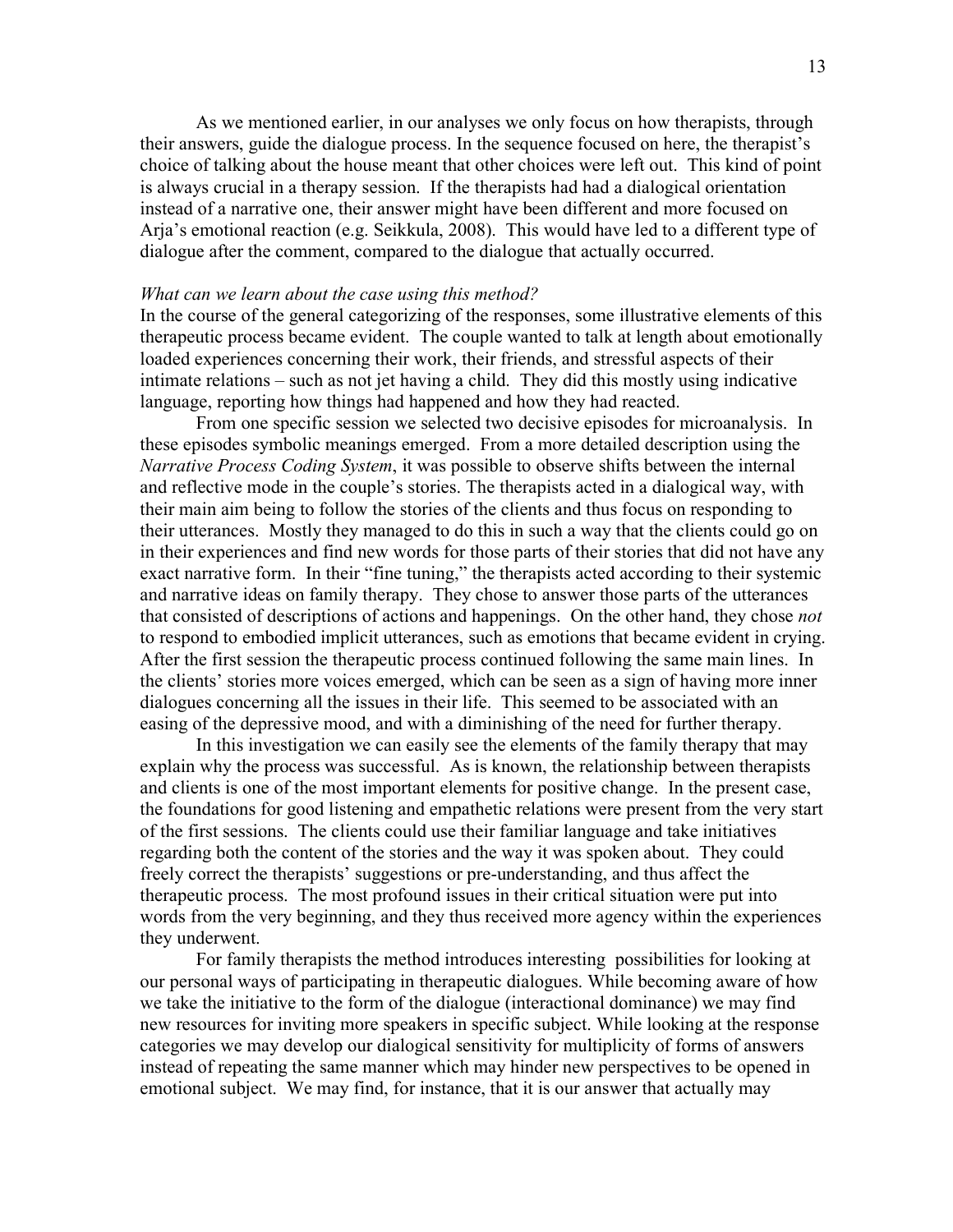repeatedly cause the dialogue turning into looking at negative and pathological aspects of the couple interaction instead of finding new resources within all the difficulties that the couple may have. And while noticing the indicative quality of the language of the family we may understand more about the uneasy feeling that we have in the session while striving for new understanding and nothing new seem to come out of the conversation. While being in the actual dialogue we cannot stay out of the context and look at us as outsiders, but some of the analysed aspects are possible to observe at the actual moment of dialogue.

# **Discussion**

In this paper we have proposed some preliminary ideas on qualitative investigations of multi-actor dialogues. Our aim has been to work towards an integration of Bakhtin's theoretical concepts with good practices of qualitative research (e.g. dialogical tools and concepts of a narrative processes coding system) in order to make sense of family therapy dialogues. While communication research has been an important pioneering line in the development of family therapy and family therapy research (e.g. Bateson, 1972), the perspective of the dialogical self, multiple voices, and positioning adds interesting new dimensions to the behavioral level of systems thinking. The social reality of therapy conversation is not a mere strategic game, but rather a multi-dimensional negotiation of living persons participating in both outer and inner dialogues; it is a negotiation where new meanings are generated (Rober, 2005b).

We have taken on the challenge of operationalizing bakhtinian concepts, moving from heuristic ideas to tools for empirical qualitative research. So far, we have found that this way of analyzing the data provides us with new and exciting alternatives for reading marital therapy transcripts. Our methodology involves a way of categorizing the data from the entire session, allowing us to see the quality of the session as a whole. Furthermore, it includes also microanalyses of specific topical episodes that seem to be important for the therapeutic process. We have tried to use the possibilities afforded by recorded data, therapy transcripts, and research team negotiations in order to reach multiple descriptions of therapy sessions, and identify some crucial moments in these sessions. The testing of this procedure has turned out to be particularly fruitful with data from marital therapy. The three-step analytical procedure shows the importance of looking at the therapist's response, and seeing how the horizontal client-informed or client-centered process intertwines with the therapist's various agendas. Using all the sources of data within research team negotiations has also helped us to take notice of all the participants and of their individual ways of participating in therapy discourse. While we have used this research tool in research on couple therapy sessions, the next step in the development of this research tool could be to try these analytical tools out in family therapy sessions with children, or in the treatment meetings of a social network. In the future we would also envision doing this kind of analysis and then comparing sessions with good and poor outcomes. And overall, it will always be our aim to look for ways in which dialogues can promote change for the better in communication between couples and within families.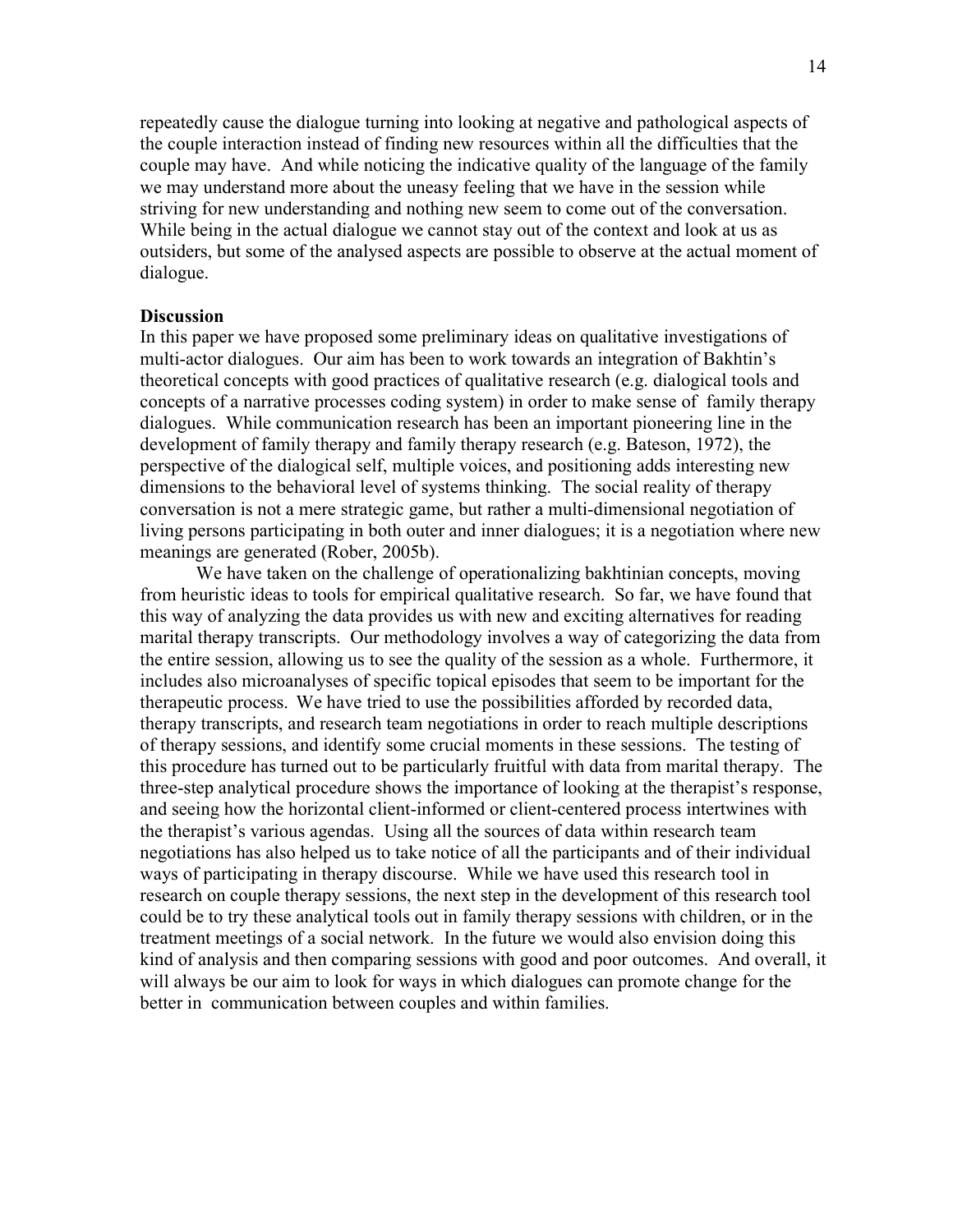# **References**

- Agnus, L. & Levitt,H. &Hardtke, K. (1999) The narrative process coding system: Research applications and applications for therapy. Journal of Clinical Psychology, 50, 1244-1270.
- Andersen, T. (1995). Reflecting Processes; Acts of forming and informing. In Friedman, S. (Ed.). The Reflecting Team in Action (pp.11-37). New York: Guilford.
- Anderson, H., & Goolishian, H. (1988). Human systems as linguistic systems. Family Process, 27, 371–393.
- Bakhtin, M. (1981). The dialogic imagination. Austin (TX): University of Texas Press.
- Bakhtin, M. (1984). *Problems of Dostoevsky's poetics*. Minneapolis: University of Minneapolis Press.
- Bakhtin, M. (1986). Speech genres & other late essays. Austin (TX): University of Texas Press.
- Bateson, G. (1972). Steps to an ecology of mind: A revolutionary approach to man's understanding of himself. Toronto: Random House
- Baxter, L.A. (2004). Dialogues of relating. In Anderson, R., Baxter, L.A. & Cissna, K.N. (Eds.) Dialogues: Theorizing difference in communication studies (p.107-124). London: Sage.
- Baxter, L.A. & Wilmot, W.W. (1985). Taboo topics in close relationships. Journal of Social & Personal Relationships, 2, 253-269.
- Dindia, K. (1994). The intrapersonal-interpersonal dialectical process of self-disclosure. In S. Duck (Ed.). Dynamics of Relationships (pp.27-56). Thousand Oaks, CA: Sage.
- Elliott, R. (1986). Interpersonal Process Recall (IPR) as a Psychotherapy Process research Method. In Greenberg, L.S. & Pinsof, W.M. (Eds.). The Psychotherapeutic Process: a research handbook (pp.503-527). New York: The Guilford Press.
- Farber, B.A. & Sohn, A.E. (2007). Patterns of self-disclosure in psychotherapy and marriage. Psychotherapy: Theory, Research, Practice, Training, 44, 226–231.
- Gale, J. E., Odell, M. & Nagireddy, C.S. (1995). Marital therapy and self-reflexive research: Research and/or intervention. In G. H. Morris & R. J. Chenail (Eds.), The talk of the clinic: Explorations in the analysis of medical and therapeutic discourse (pp. 105-129). Hillsdale, NJ: Lawrence Erlbaum.
- Gergen, K. (2009).Relational Being: Beyond Self and Community
- Haarakangas, K. (1997). The voices in treatment meeting: A dialogical analysis of the treatment meeting conversations in family-centred psychiatric treatment process in regard to the team activity. Diss. English Summary. Jyväskylä Studies in Education, Psychology and Social Research, 130, 119–126.
- Hermans, H.J.M. (2004). The Dialogical Self: Between exchange and power. In Hermans, H.J.M. & Dimaggio, G. (Eds.). The dialogical self in psychotherapy (pp.13-28). New York: Brunner/Routledge.
- Hermans, H.J.M. (2006). The self as a theater of voices: Disorganization and reorganization of a position repertoire. Journal of Constructivist Psychology, 19, 147–169.
- Hill, C. E., Gelso, C. J., & Mohr, J. J. (2000). Client concealment and self-presentation in therapy: Comment on Kelly (2000). Psychological Bulletin, 126, 495–500.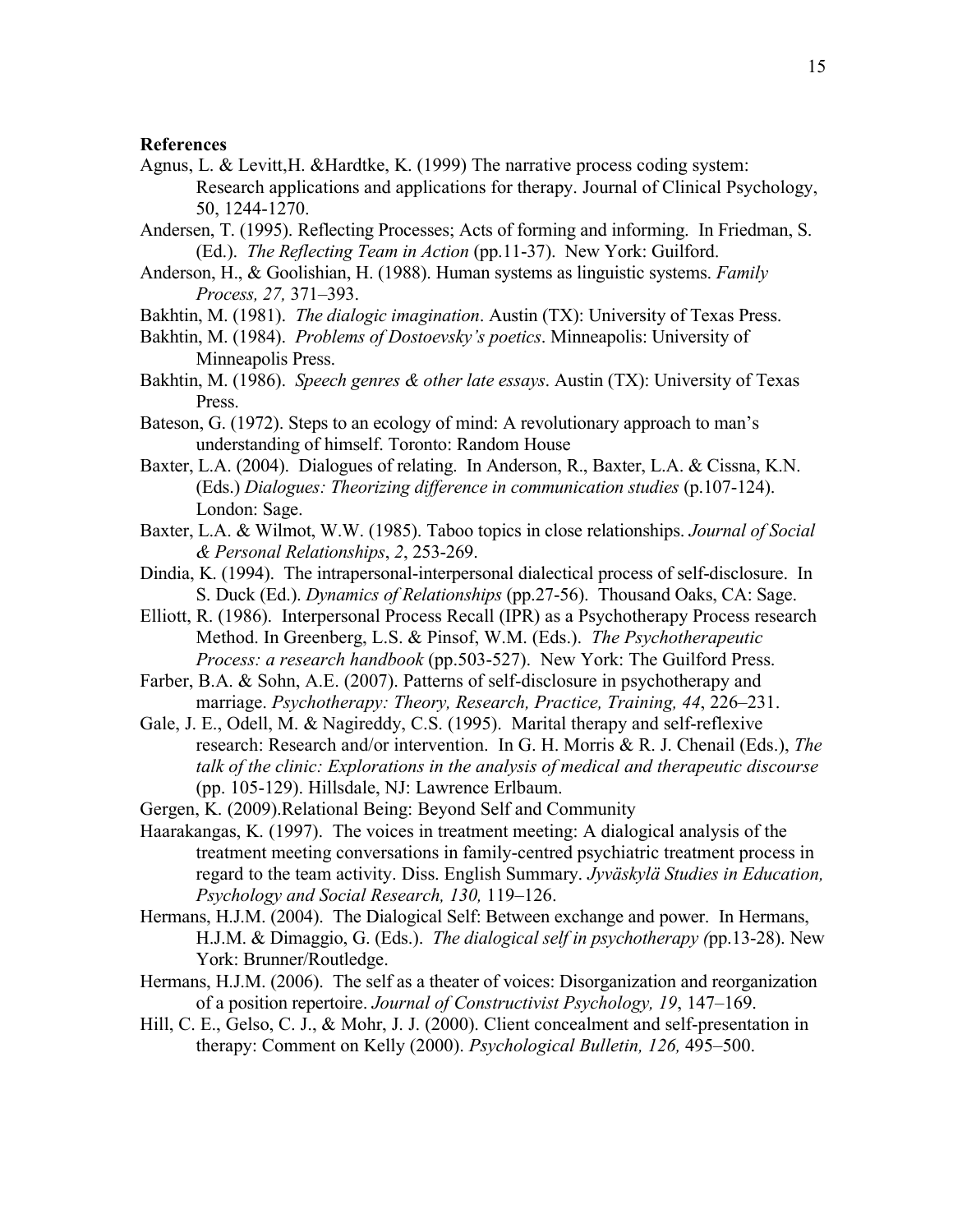- Kagan, N. (1975). Interpersonal Process Recall: A Method of influencing human interaction. Houston (Texas): Educational Psychology Department, University of Houston-University Park.
- Laitila, A. (2009). The expertise question revisited: Horizontal and vertical expertise. Contemporary Family Therapy, 28/8/2009.
- Laitila, A. Aaltonen, J., Wahlström, J. & Agnus, L. (2001). Narrative Process Coding System in marital and family therapy: An intensive case analysis of the formation of a therapeutic system. Contemporary Family Therapy, 23, 309 – 322.
- Leiman, M. (2004). Dialogical sequence analysis. In H.Hermans & C. Dimaggio (Eds.) The dialogical self in psychotherapy, (255- 270). Sussex: Brunner-Routledge.
- Linell, P. (1998). Approaching dialogue: Talk, interaction and contexts in dialogical perspectives. Amsterdam/Philadelphia: John Benjamins Publishing Company.
- Linell, Gustavsson, & Juvonen, (1988). Interactional dominance in dyadic communication: A presentation of initiative-response analysis. Linguistics, 26, 415–442.
- Luckman, T. (1990). Social communication, dialogue and conversation. In I. Markova & K. Foppa (Eds.), The dynamics of dialogue (pp. 45–61). London: Harvester.
- Lysaker, P. & Lysaker, J. (2004) Dialogical transformation in the psychotherapy of schizophrenia. In H.Hermans & C. Dimaggio (Eds.) The dialogical self in psychotherapy, (205- 219). Sussex: Brunner-Routledge.
- Markovà, I., Linell, P., Grossen, M. & Orvig, A.S. (2007). Dialogue in focus groups: Exploring socially shared knowledge. London: Equinox.
- McAdams, D.P. (1997). The stories we live by: Personal myths and the making of the self. New York: Guilford.
- McAdams, D.P. & Janis, L. (2004). Narrative identity and self-multiplicity. In Angus, L.E. & McLeod, J. (Eds.). The Handbook of Narrative and Psychotherapy: Practice, Theory and Research (pp.159-173). London: Sage.
- Mets, S. (1989). An exploratory investigation of deception in close relationships. *Journal of* Social & Personal Relationships, 6, 159-179.
- Morson, G.L. & Emerson, C. (1990). Mikhail Bakhtin: Creation of a Prosaics. Stanford (CA): Stanford University Press.
- Rennie, D.L. (1994). Storytelling Psychotherapy: The client's subjective experience. Psychotherapy, 31, 234-243.
- Rober, P. (1999). The Therapist's Inner Conversation: Some ideas about the self of the therapist, therapeutic impasse and the process of reflection. Family Process, 38, 209- 228.
- Rober, P. (2002). Some hypotheses about hesitations and their non verbal expression in the family therapy session. Journal of Family Therapy, 24, 187-204.
- Rober, P. (2005a). The therapist's self in dialogical family therapy: Some ideas about notknowing and the therapist's inner conversation. Family Process, 44, 477-495.
- Rober, P. (2005b). Family therapy as a dialogue of living persons. Journal of Marital and Family Therapy, 31, 385-397.
- Rober, P., Van Eesbeek, D. & Elliott, R. (2006). Talking about violence: A micro-analysis of narrative processes in a family therapy session. Journal of Marital and Family Therapy, 32, 313-328.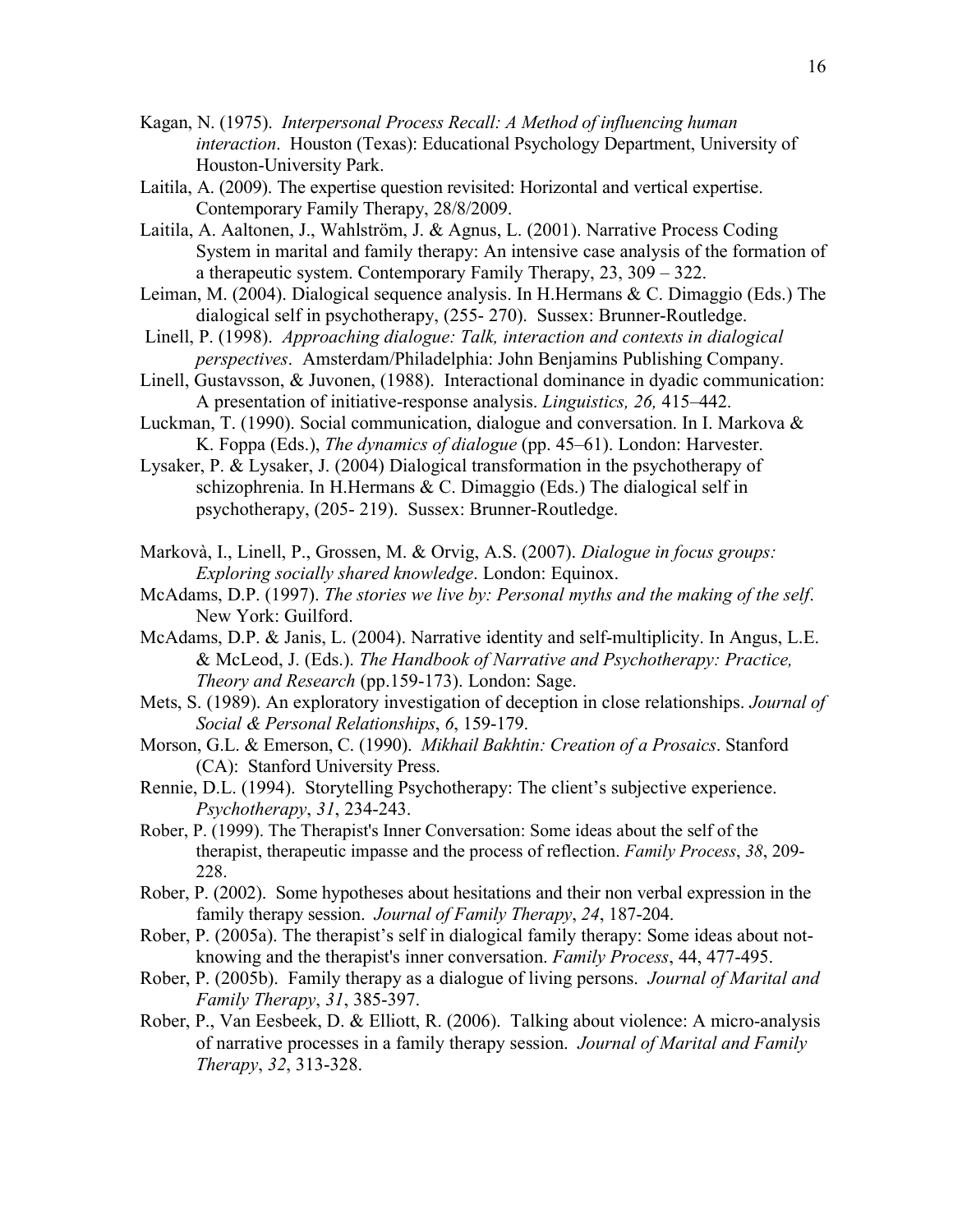- Rober, P. (2008). The Therapist's Inner Conversation in Family Therapy Practice: Struggling with the complexities of therapeutic encounters with families. Person-Centered and Experiential Psychotherapies, 7(4), 245-278.
- Rosenfeld, L.R. (1979). Self-Disclosure Avoidance: Why I am afraid to tell you who I am. Communication Monographs, 46, 63-74.
- Salgado, J., & Gonçalves, M. (2007). The dialogical self: Social, personal, and (un)conscious. In A. Rosa & J. Valsiner (Eds.), The Cambridge handbook of social cultural psychology (pp.608-621). Cambridge: Cambridge University Press. (about the general dialogical conception of the self)
- Seikkula, J. (1995). From monologue to dialogue in consultation with larger systems. Human Systems, 6, 21-42.
- Seikkula, J. (2002). Open Dialogues with good and poor outcomes for psychotic crises: Examples from families with violence. Journal of Marital and Family Therapy, 28, 263-274.
- Seikkula, J. (2008). Inner And Outer Voices In The Present Moment Of Family And Network Therapy. Journal of Family Therapy, 30(4), x-xx
- Seikkula, J: & Arnkil, T. (2006). Dialogical meetings in social networks. London: Karnac Books
- Stern, D. (2004). The present moment in psychotherapy and everyday life. New York: Norton.
- Steiner, G. (1989). Real Presences: Is There Anything in What We Say, Faber and Faber.
- Stiles, B., Osatuke, K., Click, M. & MacKay H. (2004). Encounters between internal voices generate emotion: an elaboration of the assimilation model. In H.Hermans & C. Dimaggio (Eds.) The dialogical self in psychotherapy, (91- 10). New York: Brunner-Routledge.
- Shotter, J. (2006). "Getting It": "Withness"- thinking and the dialogical ... in practice. Unpublished manuscript.
- Ten Have, P. (1999). Doing Conversation Analysis: A practical guide. London: Sage.
- Wertsch, J. (1985). Vygotsky and social formation of mind. Cambridge: Harvard University Press.
- Wertsch, J.V. (1991). *Voices of the Mind: A sociocultural approach to mediated action.* Cambridge (Mass.): Harvard University Press.
- White, M. (1991). Deconstruction and therapy. Dulwich Centre Newsletter, 3, 1–21.
- White, M. (2007). Maps of narrative practice. New York: Norton.
- Wortham, A. (2001). Narratives in action: A strategy for research and analysis. New York: Teachers College Press.
- Vygotsky, L. (1962). Thought and language. Cambridge, MA: MIT Press.
- Vygotsky, L. (1981). The development of higher forms of attention in childhood. In J. Wertsch (Ed.) The concept of activity in Soviet psychology (pp.189-240). New York: M.E.Sharpe Inc.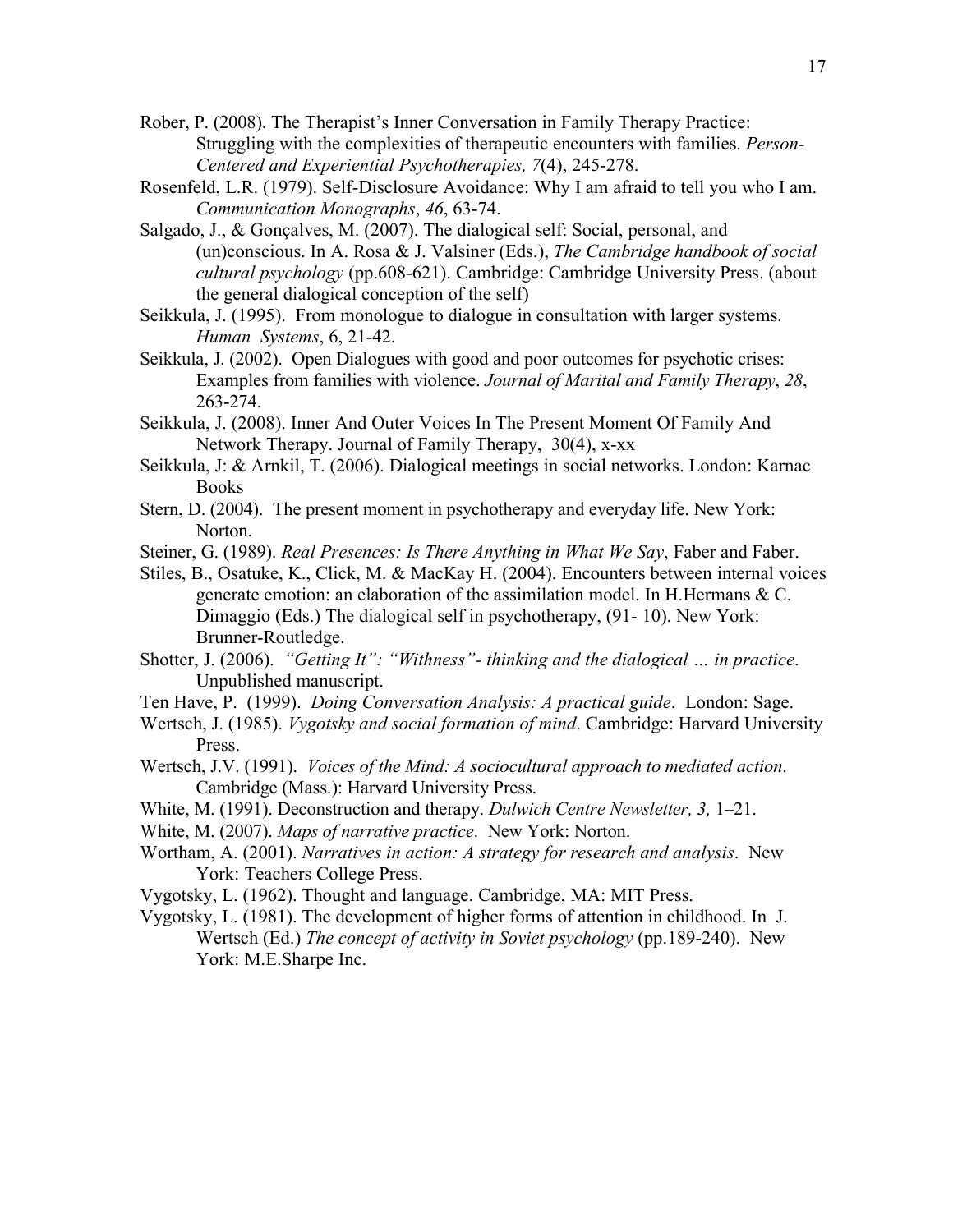# Table 1 Sequence I Arja (A) and Matti (M) with Therapists 1(T1) and 2 (T2 First session, topical episode no 9 (187 – 214)

| T1                                                                              | T <sub>2</sub> | Arja                                                                                                                        | Matti | Response<br>categories                                                      | Voices,<br>addressees,<br>positioning                                                                                    |
|---------------------------------------------------------------------------------|----------------|-----------------------------------------------------------------------------------------------------------------------------|-------|-----------------------------------------------------------------------------|--------------------------------------------------------------------------------------------------------------------------|
|                                                                                 |                | Yeswell<br>when I'm<br>feeling bad,<br>it will I try<br>to have  I<br>really try to<br>get a better<br>feeling<br>(sobbing) |       | Semantic;<br>interactional<br>and<br>quantitative<br>dominance              | "feeling bad"<br>voice,<br>positioning<br>as weak in<br>attempts to<br>be better;<br>Address to<br>other voice<br>inside |
| Yes                                                                             |                |                                                                                                                             |       |                                                                             |                                                                                                                          |
|                                                                                 |                | $.$ that<br>doesn't<br>always<br>work out                                                                                   |       | Symbolic<br>meaning<br>[Reflexive<br>mode]                                  |                                                                                                                          |
| Yes,<br>exactly. It<br>doesn't<br>always<br>work out<br>the way<br>you<br>want? |                |                                                                                                                             |       | Dialogical<br>dialogue;<br>responds to the<br>position of not<br>succeeding | Address to<br>$M+T2$                                                                                                     |
|                                                                                 |                | <b>Not</b><br>always<br>but you<br>can in a<br>way  to<br>get rid                                                           |       | New initiative,<br>involving<br>something not<br>previously<br>spoken       | Positioning<br>as the one<br>who tries and<br>succeeds                                                                   |
| $\ldots$ to get<br>rid of the<br>reality?                                       |                |                                                                                                                             |       | Dialogical;<br>Symbolic<br>meaning                                          |                                                                                                                          |
|                                                                                 |                | Yes                                                                                                                         |       |                                                                             | NEW                                                                                                                      |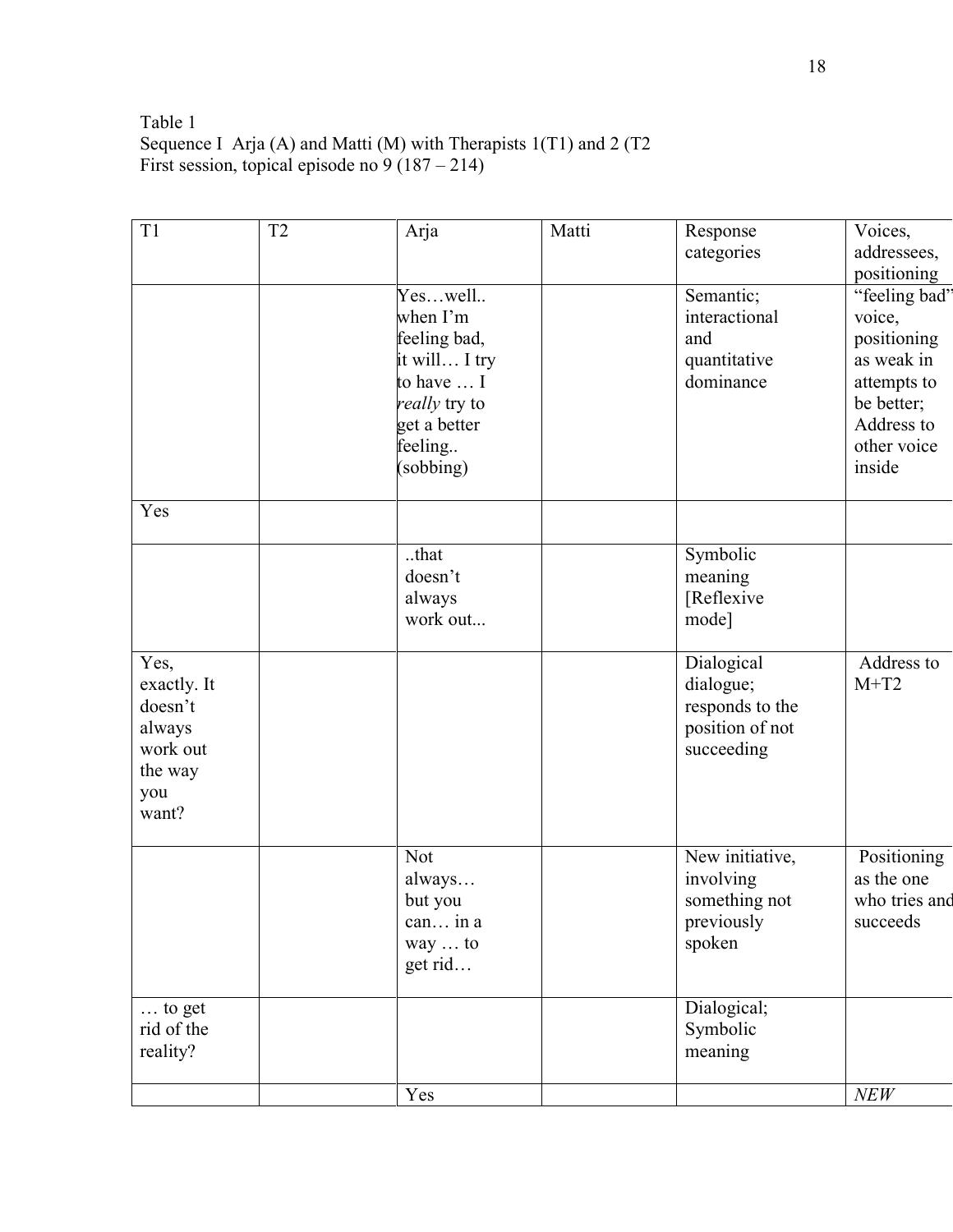|             |  |                  |                 | <b>TOPICAL</b> |
|-------------|--|------------------|-----------------|----------------|
|             |  |                  |                 | <b>EPISODE</b> |
| Yes.        |  |                  | Interactional   | Address to     |
| (turns to   |  |                  | dominance by    | M, but also    |
| Matti)      |  |                  | inviting new    | to A           |
| Well, what  |  |                  | speaker         |                |
| about you,  |  |                  |                 |                |
| after       |  |                  | Responding to   |                |
| you've      |  |                  | $M$ ;           |                |
| been        |  |                  | Encouragement   |                |
| involved    |  |                  | to talk about   |                |
| with this   |  |                  | anything at all |                |
| I mean      |  |                  |                 |                |
| involved    |  |                  |                 |                |
| in Arja's   |  |                  |                 |                |
| life for    |  |                  |                 |                |
| quite a     |  |                  |                 |                |
| while, how  |  |                  |                 |                |
| would you   |  |                  |                 |                |
| comment     |  |                  |                 |                |
| on that, or |  |                  |                 |                |
| is there    |  |                  |                 |                |
| something   |  |                  |                 |                |
| else you    |  |                  |                 |                |
| would like  |  |                  |                 |                |
| to add?     |  |                  |                 |                |
|             |  |                  |                 |                |
|             |  | Well, I've       | Semantic        | Positioning    |
|             |  | tried to         | dominance;      | himself as     |
|             |  | support          | Monological:    | supporter;     |
|             |  | Arja             | Giving a        | Voice of       |
|             |  | and and          | "report" of his | husband and    |
|             |  | to discuss       | concerns, lists | "supervisor"   |
|             |  | these            | six issues;     |                |
|             |  | things.          | Indicative      |                |
|             |  | I've tried       | language        |                |
|             |  | to $\ldots$ in a | [External]      |                |
|             |  | way              | mode]           |                |
|             |  | $\ldots$ give my |                 | A as           |
|             |  | support to       |                 | addressee;     |
|             |  | her work,        |                 | Voice of a     |
|             |  | to say           |                 | severely       |
|             |  | "Just try to     |                 | depressed      |
|             |  | have             |                 | spouse's       |
|             |  | control of       |                 | husband        |
|             |  | your own         |                 |                |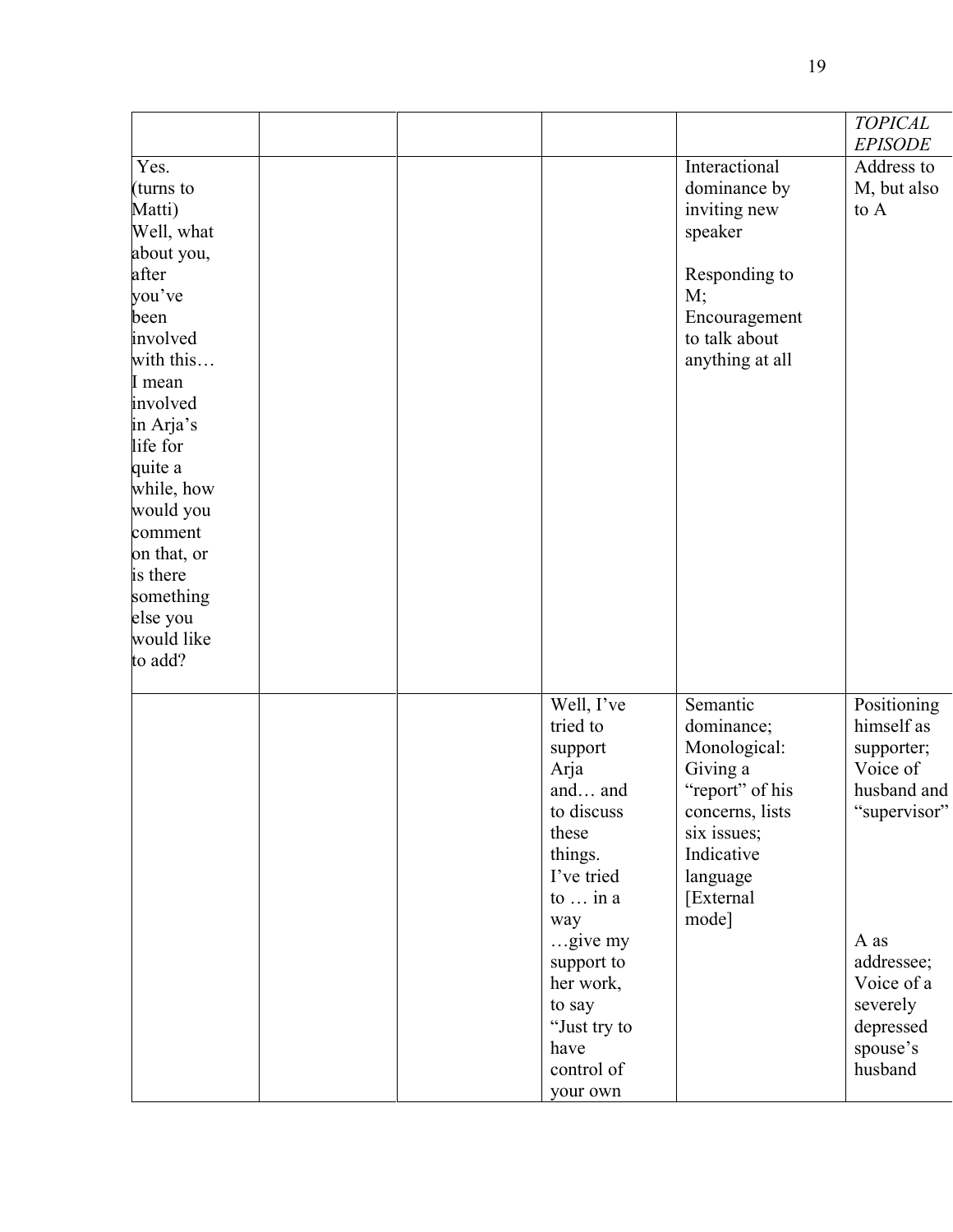|                 | work and<br>do your<br>own<br>business<br>as well as<br>possible<br>and the<br>thing to do<br>is look<br>after your<br>own<br>affairs and<br>not think<br>about the<br>boss so<br>much." |                                                                                                                                     |                                                                                                                           |
|-----------------|------------------------------------------------------------------------------------------------------------------------------------------------------------------------------------------|-------------------------------------------------------------------------------------------------------------------------------------|---------------------------------------------------------------------------------------------------------------------------|
| yes, yes<br>hmh |                                                                                                                                                                                          |                                                                                                                                     | Positioning<br>as active<br>male voice                                                                                    |
|                 | That she<br>should let<br>things go<br>in one ear<br>and out<br>the other.<br>And I've<br>been<br>worried,<br>also, about<br>her<br>alcohol                                              | Interactional<br>dominance<br>Opens up the<br>emotionally<br>loaded issue of<br>$drinking - still$<br>indicative<br>[Internal mode] | Positioning<br>as<br>responsible<br>Addressee:<br>therapists<br>and A<br>"I" as agent                                     |
|                 | use<br>and<br>well<br>I've tried<br>to discuss<br>it with her.<br>And now<br>we've<br>rented a<br>house and<br>$\ldots$ this $\ldots$<br>in a<br>wayhas<br>cheered                       | [External]<br>mode]<br>Back to<br>practical life                                                                                    | Positioning<br>himself as<br>not<br>succeeding<br>in talking<br>about the<br>drinking<br>Positioning<br>changes:<br>``we" |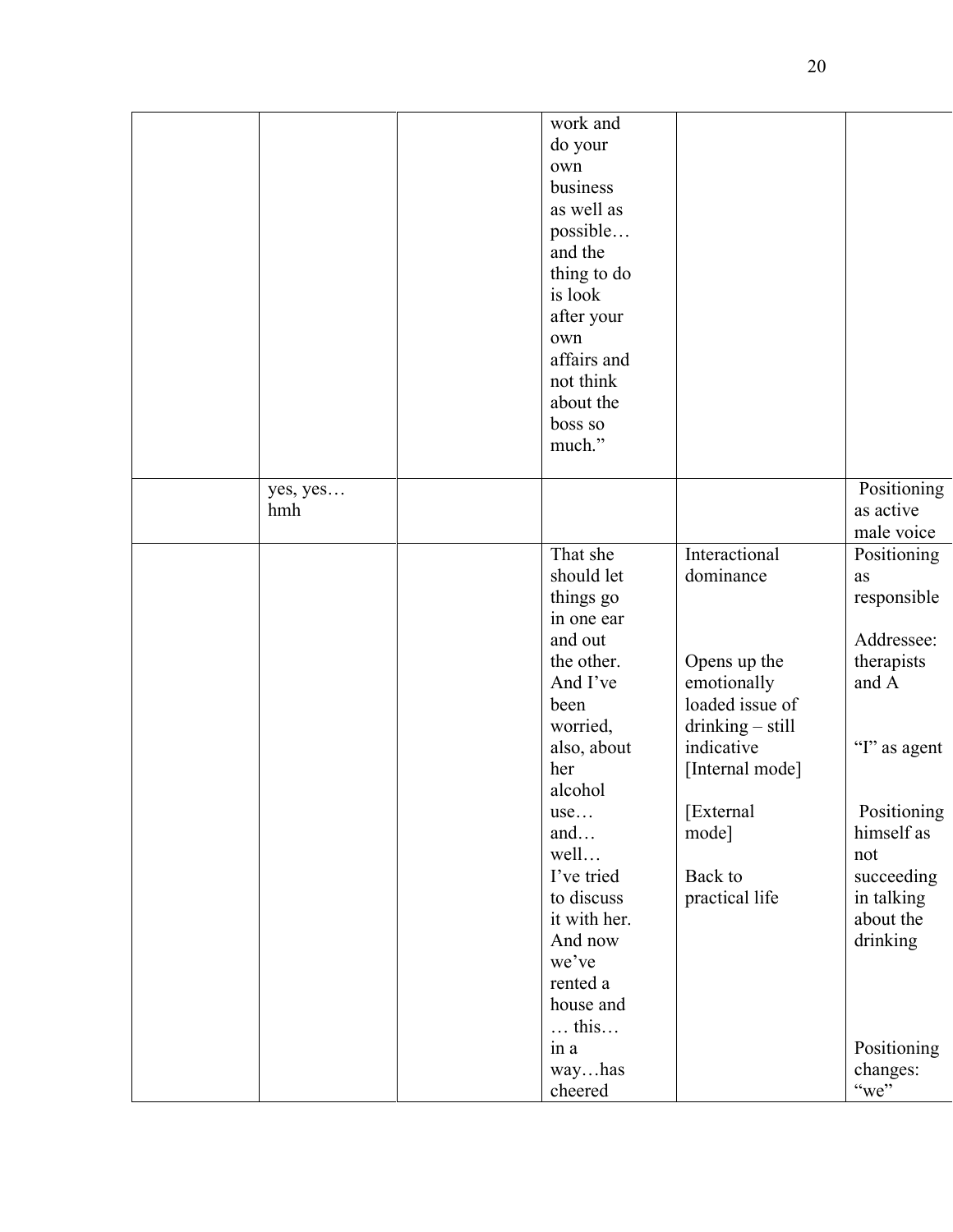|                                                 | her up                                                                                                                                    |                                                                                                                                             |                                                                                                                                               |
|-------------------------------------------------|-------------------------------------------------------------------------------------------------------------------------------------------|---------------------------------------------------------------------------------------------------------------------------------------------|-----------------------------------------------------------------------------------------------------------------------------------------------|
| hmhhmh                                          |                                                                                                                                           |                                                                                                                                             |                                                                                                                                               |
|                                                 | so that<br>we should<br>have<br>we're<br>living in a<br>flat the<br>thing is<br>that Arja<br>won't<br>she easily<br>withdraws<br>$\ddots$ | A's problems<br>[Reflexive<br>mode]                                                                                                         | Address to<br>therapists<br>and A                                                                                                             |
| hmh                                             |                                                                                                                                           |                                                                                                                                             |                                                                                                                                               |
|                                                 | into the<br>home and<br>doesn't<br>easily go<br>out                                                                                       |                                                                                                                                             |                                                                                                                                               |
| yeah                                            |                                                                                                                                           |                                                                                                                                             |                                                                                                                                               |
|                                                 | but now<br>I've<br>noticed<br>after<br>being<br>three<br>weeks in<br>the house,<br>she's been<br>a lot more<br>active                     |                                                                                                                                             | Voice of<br>husband of<br>depressed<br>wife; having<br>more agency<br>after finding<br>some means<br>to deal with<br>matters;<br>Address to A |
| Was it this<br>summer<br>you got the<br>idea of |                                                                                                                                           | Response to<br>the cottage<br>theme, out of<br>six possible<br>topics.<br>$Not$ to $M$ 's<br>concerns about<br>A's drinking or<br>her other |                                                                                                                                               |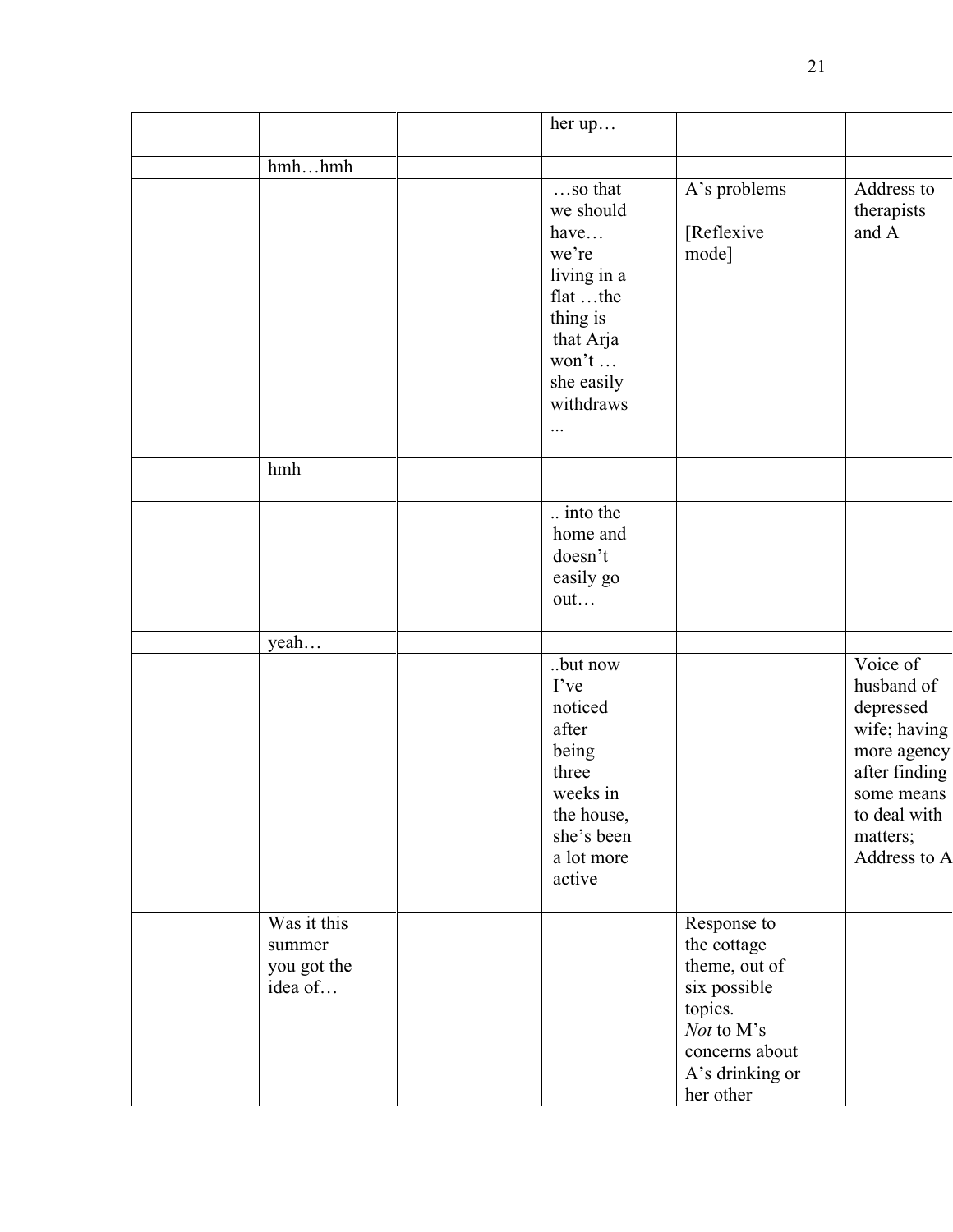|                                                                   |                                                                                                                                | problems                                                                             |                                                                                                          |
|-------------------------------------------------------------------|--------------------------------------------------------------------------------------------------------------------------------|--------------------------------------------------------------------------------------|----------------------------------------------------------------------------------------------------------|
|                                                                   |                                                                                                                                |                                                                                      |                                                                                                          |
|                                                                   | What?                                                                                                                          |                                                                                      | Surprised                                                                                                |
| Was it this<br>summer<br>you got the<br>idea for<br>this<br>house |                                                                                                                                | Indicative<br>language;<br>interactional<br>and semantic<br>dominance;<br>Dialogical | Positioning<br>for choice of<br>empowered<br>parts of what<br>was said;<br>Address to<br>both A and<br>M |
|                                                                   | Yes, we<br>were<br>proposing<br>to act as<br>caretaker<br>of this<br>house.                                                    | Dialogical                                                                           | Adapts to the<br>empowering<br>topic of the<br>question                                                  |
| Aha                                                               |                                                                                                                                |                                                                                      |                                                                                                          |
|                                                                   | The life<br>[there]<br>consists of<br>doing<br>different<br>things<br>we stay                                                  | Indicative<br>Answering<br>topic<br>previously<br>dealt with                         | Positioning<br>himself as a<br>"supervisor"<br>Voice of a<br>worried<br>husband                          |
|                                                                   | outside a<br>lot and<br>it seems to<br>be To<br>live in a<br>flat is a<br>bad thing                                            | [Reflexive<br>mode]                                                                  | Address to A                                                                                             |
|                                                                   | for Arja<br>especially<br>when she<br>is on sick<br>leave and<br>doesn't go<br>out and<br>Of course<br>she hasn't<br>been able | [External]<br>mode]                                                                  | Voice of a<br>worried<br>husband.<br>with a<br>critical tone                                             |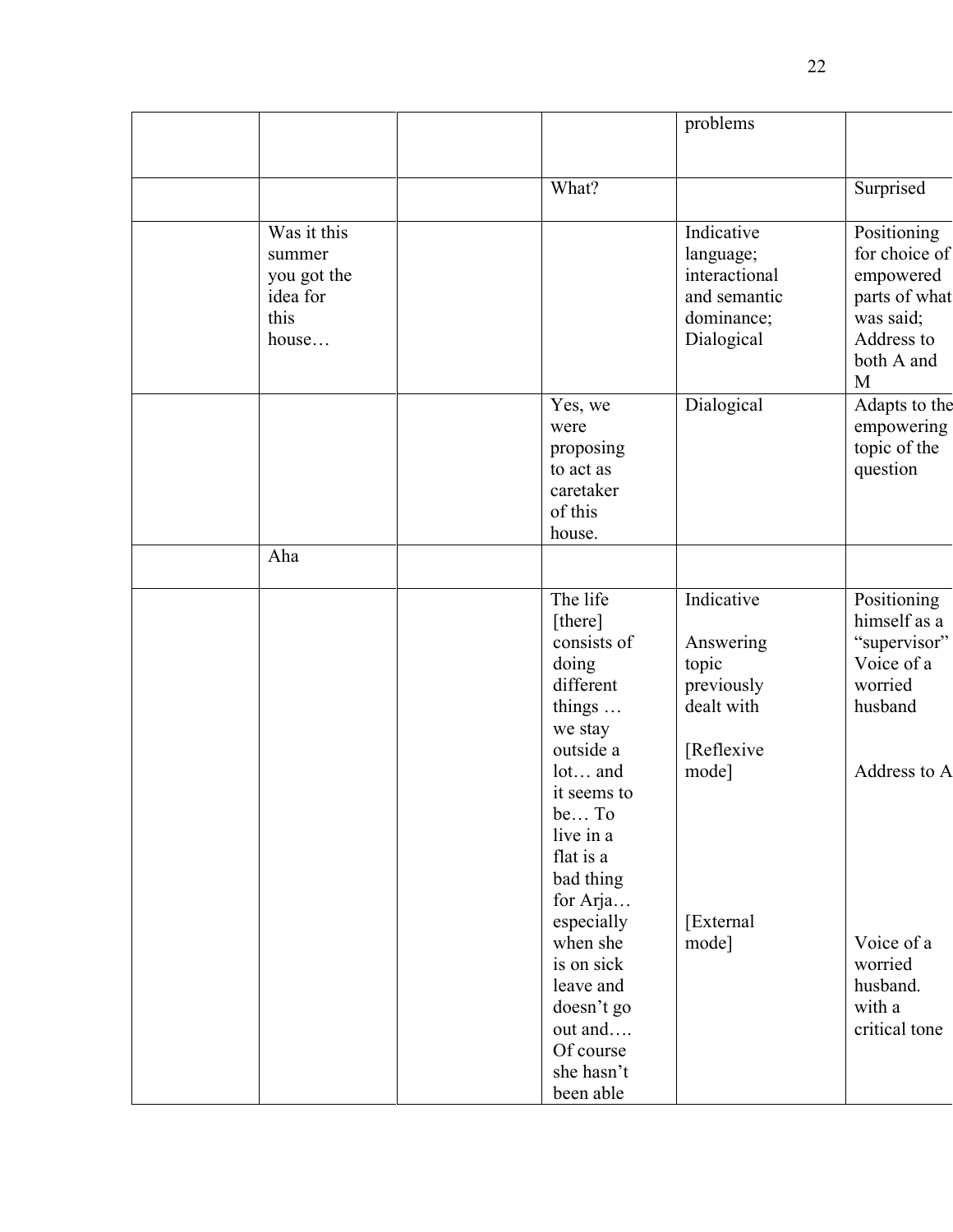|     |                                                                                                                    | to walk so<br>much<br>either.       |                                                                                             |                                         |
|-----|--------------------------------------------------------------------------------------------------------------------|-------------------------------------|---------------------------------------------------------------------------------------------|-----------------------------------------|
| hmh |                                                                                                                    |                                     |                                                                                             |                                         |
|     |                                                                                                                    | <b>But</b><br>tha<br>t<br>$\bullet$ |                                                                                             | NEW<br><b>TOPICAL</b><br><b>EPISODE</b> |
|     | Well one<br>thing<br>affecting<br>my physical<br>condition is<br>that I've not<br>been able to<br>walk<br>properly |                                     | A responds,<br>even if not<br>directly<br>addresssed<br>Semantic<br>dominance<br>Indicative |                                         |
|     |                                                                                                                    |                                     |                                                                                             |                                         |
|     |                                                                                                                    |                                     |                                                                                             |                                         |

 $\begin{array}{c} \hline \end{array}$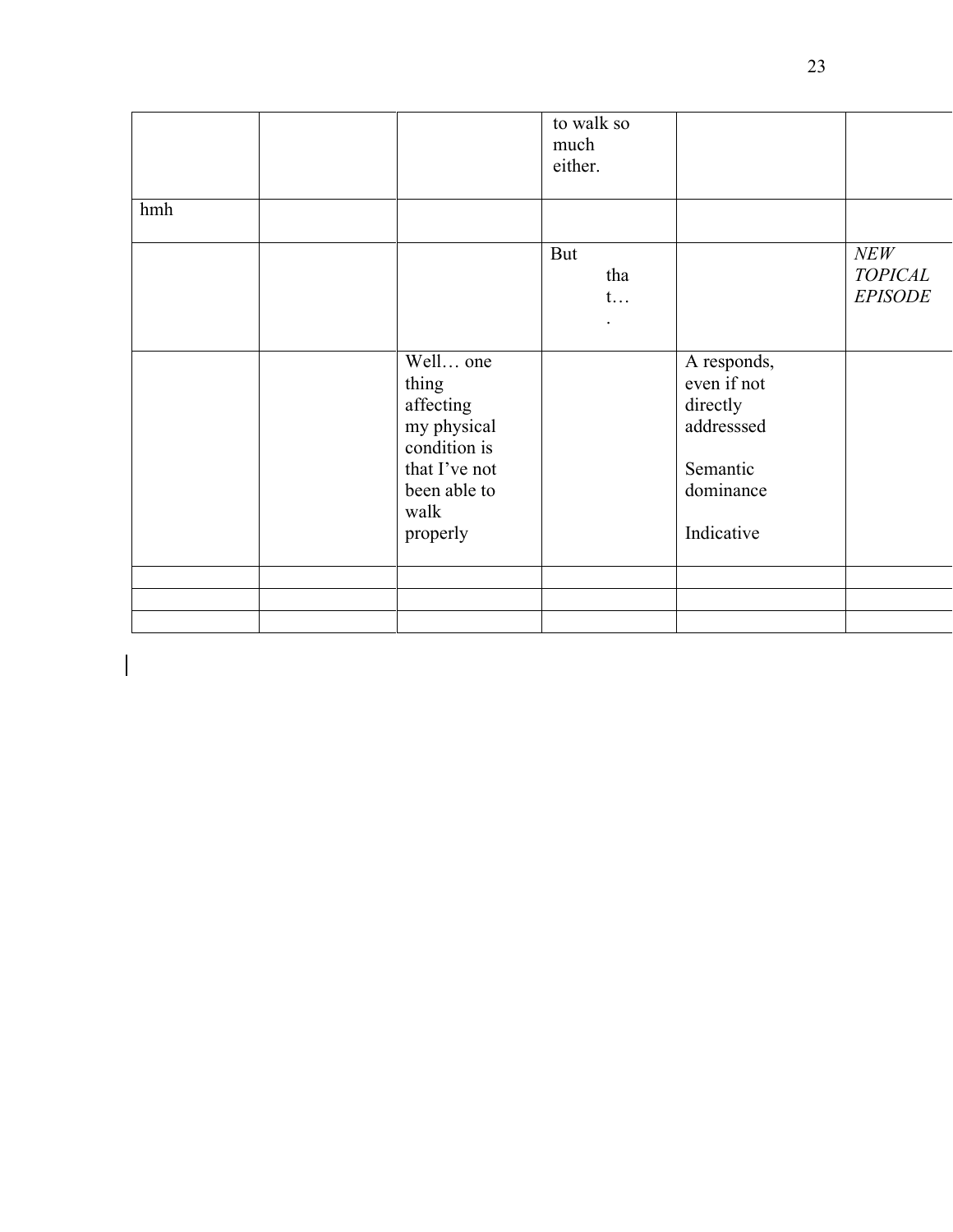| Table 2                                                                |
|------------------------------------------------------------------------|
| Sequence II Aria (A) and Matti (M) with Therapists $1(T1)$ and $2(T2)$ |
| First session, topical episode no $22(904 - 944)$                      |

| T <sub>1</sub> | T <sub>2</sub> | $\mathbf{A}$  | M      | Response          | Voices, addressees,            |
|----------------|----------------|---------------|--------|-------------------|--------------------------------|
|                |                |               |        | categories        | positioning                    |
| If I could     |                |               |        | Interactional     | <b>TOPICAL EPISODE</b>         |
| return to the  |                |               |        | and semantic      | <b>ALCOHOL ISSUE</b>           |
| alcohol issue, |                |               |        | dominance;        | Two voices: her own, A's       |
| when you said  |                |               |        | Dialogical, even  | Positioning herself as         |
| you said in    |                |               |        | if it increases   | somewhat uncertain;            |
| a waythat I    |                |               |        | the person's      | Positioning A as powerless     |
| understood by  |                |               |        | own               |                                |
| implication    |                |               |        | interpretation of |                                |
| that that in   |                |               |        | what was said;    |                                |
| a way you      |                |               |        | Symbolic          |                                |
| you feel       |                |               |        | meaning           |                                |
| powerless      |                |               |        |                   |                                |
| or do you      |                |               |        |                   |                                |
| have a feeling |                |               |        |                   |                                |
| that it is     |                |               |        |                   |                                |
| under          |                |               |        |                   |                                |
|                |                |               |        |                   |                                |
|                |                | Under         |        | Responds to       |                                |
|                |                | contr         |        | powerlessness     |                                |
|                |                | ol?           |        | issue;            |                                |
|                |                |               |        | Dialogical        |                                |
| under          |                |               |        | Empathic          |                                |
| cont           |                |               |        | responsiveness;   |                                |
| rol            |                |               |        | dialogical        |                                |
| $\cdots$       |                |               |        |                   |                                |
|                |                |               |        |                   |                                |
|                |                | Well it isn't |        | Responds by       | Voice of not having control,   |
|                |                | under control |        | denying           | but positioning herself as the |
|                |                |               |        |                   | one opposing T1's              |
|                |                |               |        |                   | assumption                     |
|                |                |               | That's |                   |                                |
|                |                |               | true   |                   |                                |
|                |                |               | .      |                   |                                |
|                |                |               |        |                   |                                |
| Yes            |                |               |        |                   |                                |
|                | How do         |               |        | Responds to       |                                |
|                | you know       |               |        | control;          |                                |
|                | that isn't     |               |        | Dialogical        |                                |
|                | under          |               |        |                   |                                |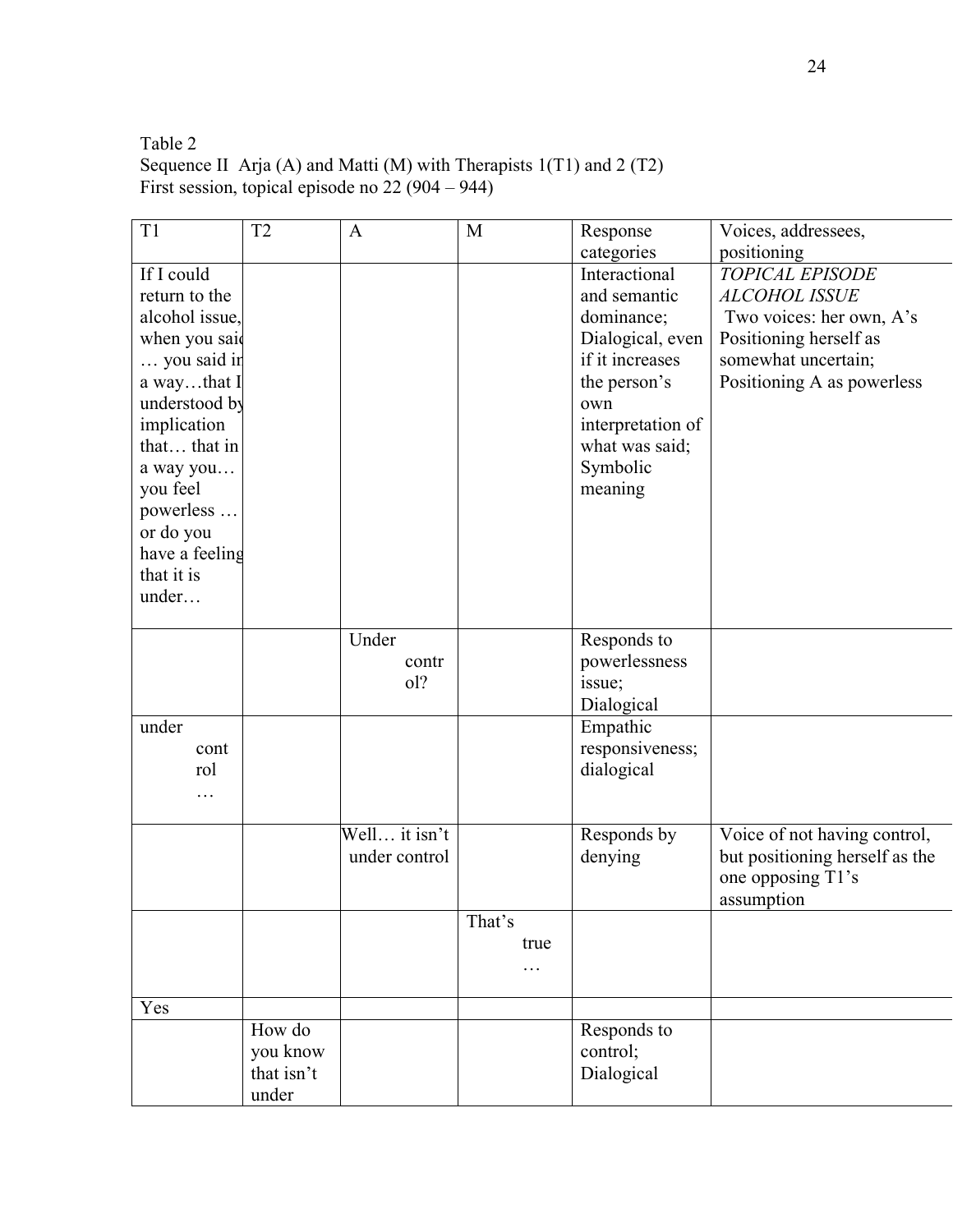|                                                                                                                                             | control |               |                                                                                                                                                        |                                                                                         |
|---------------------------------------------------------------------------------------------------------------------------------------------|---------|---------------|--------------------------------------------------------------------------------------------------------------------------------------------------------|-----------------------------------------------------------------------------------------|
|                                                                                                                                             | do you  |               |                                                                                                                                                        |                                                                                         |
|                                                                                                                                             | have?   |               |                                                                                                                                                        |                                                                                         |
|                                                                                                                                             |         | $WellI$ I     | Indicative                                                                                                                                             |                                                                                         |
|                                                                                                                                             |         | drink too     |                                                                                                                                                        |                                                                                         |
|                                                                                                                                             |         | much          |                                                                                                                                                        |                                                                                         |
|                                                                                                                                             | hmh     |               |                                                                                                                                                        |                                                                                         |
| (nodding<br>her head)<br>hmhThat<br>in a way<br>even if<br>you've<br>decided that<br>you won't<br>drink, you<br>will drink<br>That<br>these |         |               | Responds by<br>taking up word<br>for word what<br>the client has<br>said, but still<br>holding on to<br>her<br>prejudgement<br>("you have<br>decided") | Positioning herself as the one<br>who can make judgements<br>about the other's response |
|                                                                                                                                             |         | hmh           |                                                                                                                                                        |                                                                                         |
| $\cdots$<br>suggestions                                                                                                                     |         |               |                                                                                                                                                        |                                                                                         |
| to $\ldots$                                                                                                                                 |         |               |                                                                                                                                                        |                                                                                         |
|                                                                                                                                             |         | hmhm          |                                                                                                                                                        |                                                                                         |
| have a                                                                                                                                      |         |               |                                                                                                                                                        |                                                                                         |
| beer after                                                                                                                                  |         |               |                                                                                                                                                        |                                                                                         |
| sauna, so                                                                                                                                   |         |               |                                                                                                                                                        |                                                                                         |
| that                                                                                                                                        |         |               |                                                                                                                                                        |                                                                                         |
|                                                                                                                                             |         | But I haven't | Semantic and                                                                                                                                           | Double positions: not                                                                   |
|                                                                                                                                             |         | decided       | interactional                                                                                                                                          | managed but not decided                                                                 |
|                                                                                                                                             |         | that $I$      | dominance                                                                                                                                              | either;                                                                                 |
|                                                                                                                                             |         | haven't yet   | Monological                                                                                                                                            | Positioning as the one who                                                              |
|                                                                                                                                             |         | managed to    |                                                                                                                                                        | can disagree with $T1 + 2$                                                              |
|                                                                                                                                             |         | decide that   |                                                                                                                                                        |                                                                                         |
| aha, yes,                                                                                                                                   |         |               | Responds to                                                                                                                                            |                                                                                         |
| (nodding                                                                                                                                    |         |               | objection,                                                                                                                                             |                                                                                         |
| her head),                                                                                                                                  |         |               | accepts                                                                                                                                                |                                                                                         |
| exactly                                                                                                                                     |         |               |                                                                                                                                                        |                                                                                         |
|                                                                                                                                             |         | My decision   |                                                                                                                                                        |                                                                                         |
|                                                                                                                                             |         | hasn't been   |                                                                                                                                                        |                                                                                         |
|                                                                                                                                             |         | made          |                                                                                                                                                        |                                                                                         |
| Your                                                                                                                                        |         |               | Dialogical                                                                                                                                             |                                                                                         |
| decision<br>isn't                                                                                                                           |         |               |                                                                                                                                                        |                                                                                         |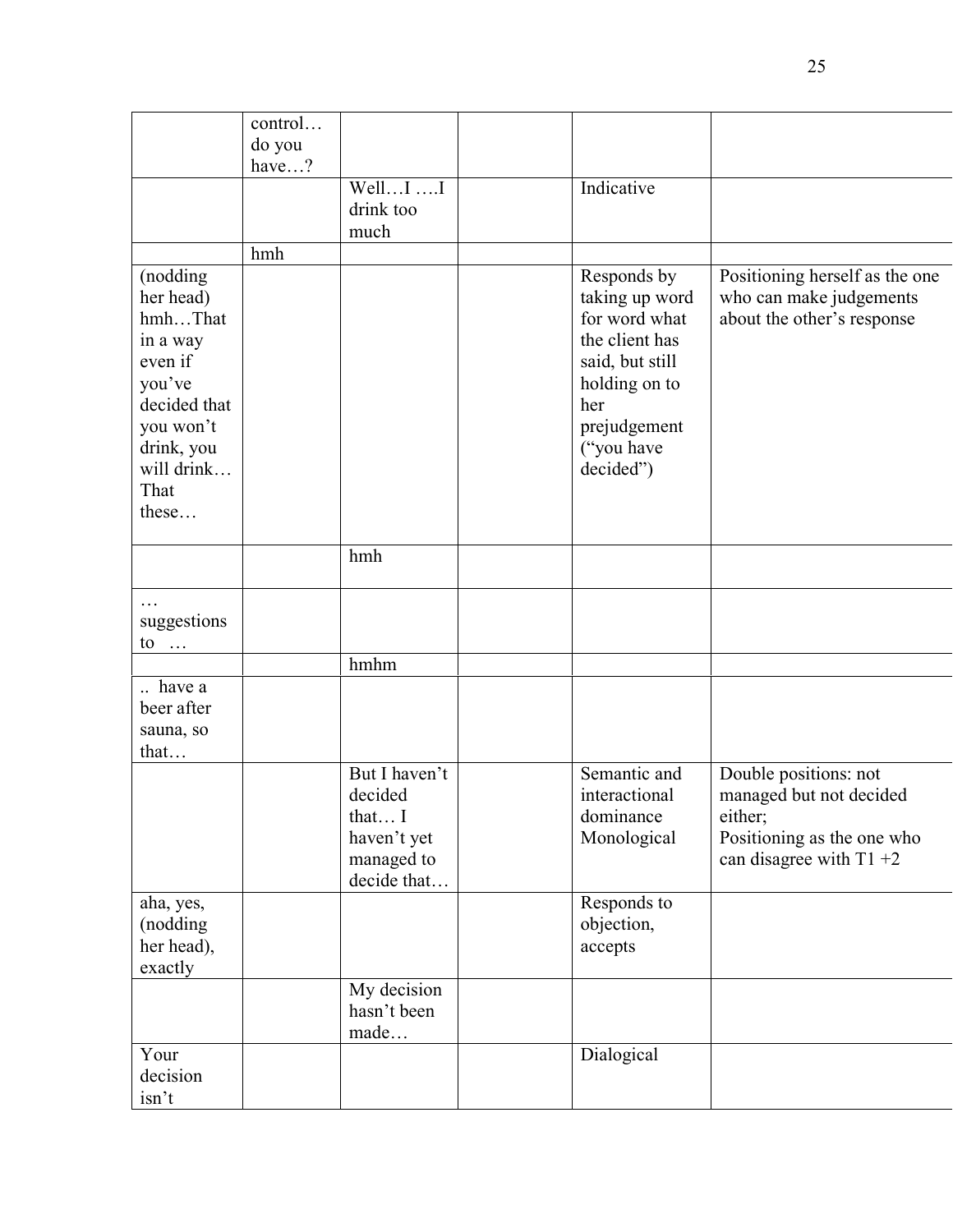| made         |     |                               |                            |                                |
|--------------|-----|-------------------------------|----------------------------|--------------------------------|
|              |     | My                            |                            |                                |
|              |     | decision                      |                            |                                |
| yes?         |     |                               |                            |                                |
|              |     | $\overline{\ldots}$ isn't yet |                            |                                |
|              |     | made                          |                            |                                |
| Well         |     |                               | Responds to                | Voice of a person ("what's     |
| what's the   |     |                               | A's                        | the problem")                  |
| problem?     |     |                               | "undecided"                |                                |
| That if you  |     |                               | comment;                   |                                |
| see that     |     |                               | Dialogical                 |                                |
| you're       |     |                               |                            |                                |
| drinking too |     |                               |                            |                                |
| much         |     |                               |                            |                                |
|              |     |                               |                            |                                |
|              |     | $\ldots$ and I                | Interactional              | Address to M                   |
|              |     | have an ally                  | dominance;                 |                                |
|              |     | here                          | Symbolic                   |                                |
|              |     | (touching the                 |                            |                                |
|              |     | arm of her                    |                            |                                |
|              |     | husband)                      |                            |                                |
| Yes          |     |                               |                            |                                |
|              |     | $$ by my                      |                            |                                |
|              |     | side                          |                            |                                |
| Yes          |     |                               |                            |                                |
|              | hmh |                               |                            |                                |
|              |     | Perhaps I                     |                            |                                |
|              |     | only want to                  |                            |                                |
|              |     | dampen                        |                            |                                |
|              |     | myself down                   |                            |                                |
| To dull your |     |                               | Dialogical                 |                                |
| emotions?    |     |                               |                            |                                |
| About        |     |                               |                            |                                |
| what?        |     |                               |                            |                                |
|              |     | $(6)$ (crying) I              | Symbolic;                  | Intimate voice of her life -   |
|              |     | don't know                    | Semantic and               | "implicit", not explicitly     |
|              |     | $(6)$ (sobbing)               | interactional<br>dominance | definable                      |
|              |     | About my                      |                            |                                |
|              |     | whole life, I                 |                            |                                |
|              |     | suppose $(9)$                 |                            |                                |
|              |     | (weeping)                     |                            |                                |
|              |     | more freely)                  |                            |                                |
| hmh well,    |     |                               | Responds not to            | M's voice;                     |
| when I was   |     |                               | the emotion at             | Address to M                   |
| listening to |     |                               | the present                | Positioning herself as the one |
|              |     |                               |                            |                                |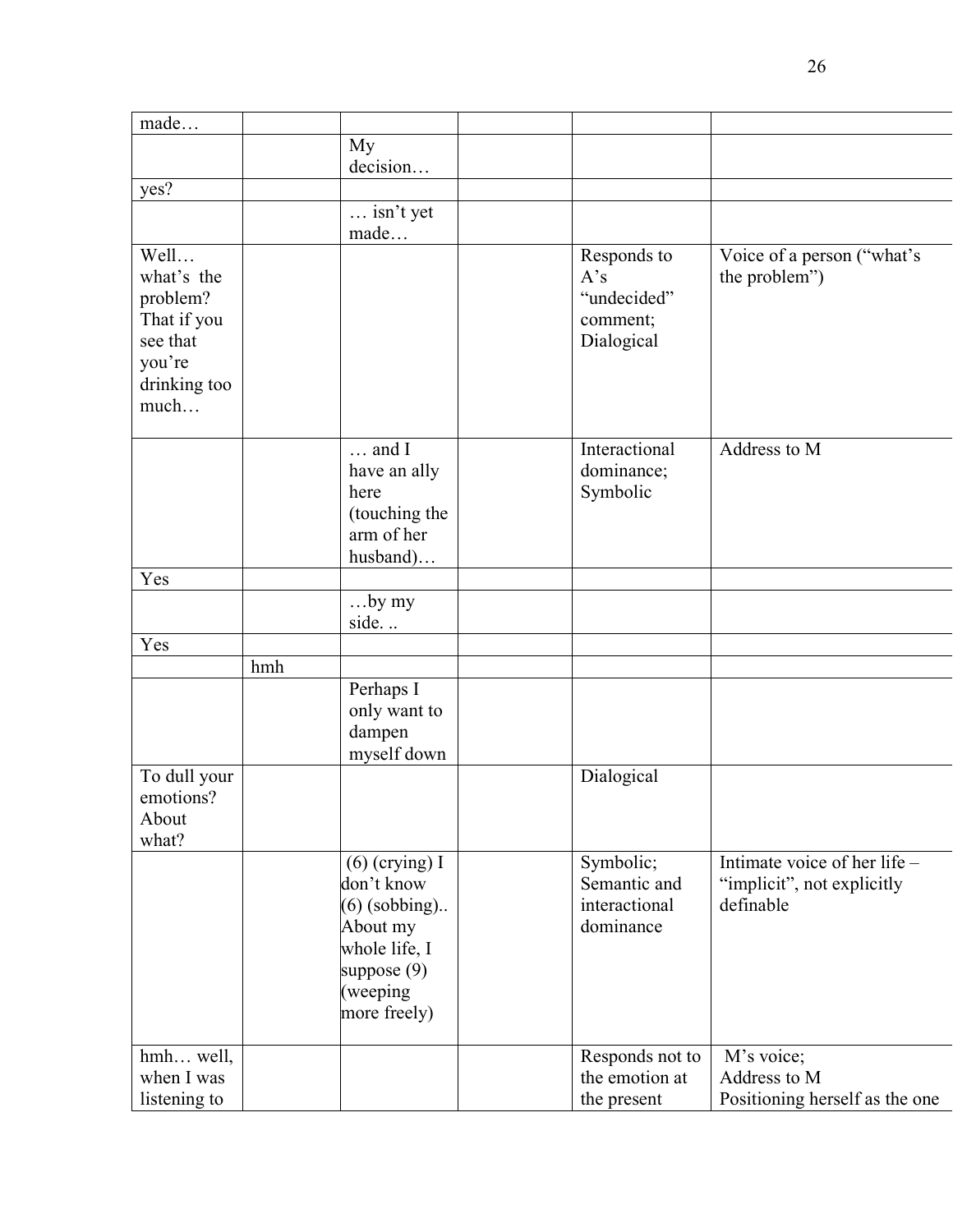| you talking<br>about<br>Matti's<br>keep-fit<br>hobbies,<br>and about<br>his training<br>programs, I<br>was<br>thinking<br>that if you<br>feel bored<br>that if you<br>have |                                                                                                                                                                           |                                             | moment;<br>Responds to<br>something<br>previously<br>discussed;<br>Interactional<br>dominance;<br>Indicative<br>language | who can dis-acknowledge<br>emotions                        |
|----------------------------------------------------------------------------------------------------------------------------------------------------------------------------|---------------------------------------------------------------------------------------------------------------------------------------------------------------------------|---------------------------------------------|--------------------------------------------------------------------------------------------------------------------------|------------------------------------------------------------|
|                                                                                                                                                                            | hmh well,<br>I should be<br>more<br>activethat<br>there are<br>other<br>hobbies<br>available, as<br>well. Not<br>only<br>walking.<br>Perhaps it<br>depends on<br>the fact |                                             | Responds to<br>indicative part<br>of T1's<br>utterance -<br>steps away from<br>emotions                                  | Shifting towards a NEW<br>TOPICAL EPISODE of not<br>having |
| yes, yes                                                                                                                                                                   |                                                                                                                                                                           |                                             |                                                                                                                          |                                                            |
|                                                                                                                                                                            | that we<br>don't have<br>children<br>that there                                                                                                                           |                                             | Semantic<br>dominance                                                                                                    | children;<br>Private voice of sorrow                       |
| yes, yes                                                                                                                                                                   |                                                                                                                                                                           |                                             |                                                                                                                          |                                                            |
|                                                                                                                                                                            | are no<br>children who<br>should suffer<br>from                                                                                                                           |                                             |                                                                                                                          | Address to M;<br>Voice of the unborn baby                  |
|                                                                                                                                                                            |                                                                                                                                                                           | You are very<br>slow slow<br>to make visits | Responds to T1<br>and the wife at<br>the same time;                                                                      | Voice of A                                                 |